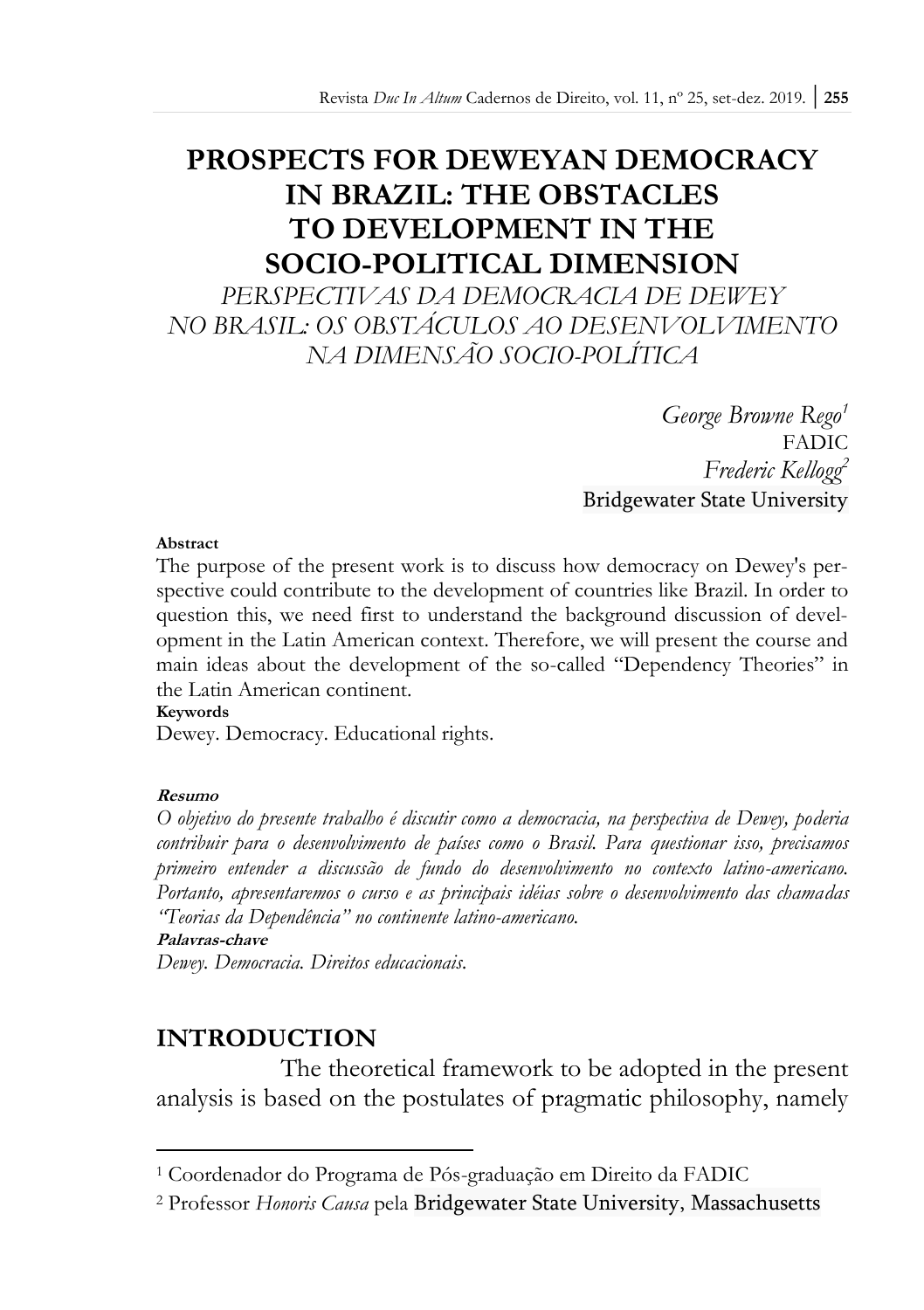the way it was conceived by the American philosopher and educator John Dewey and with a special emphasis on his concept of democracy, which he considered the ideal model of community life.

As a starting point, we will try to shed more light on the controversial interpretations and criticisms about the concept of pragmatism, especially regarding its methodological assumptions, considering the affirmation of one of the great pragmatist philosopher William James, who claimed that Pragmatism was a method for assessing the consequences and outcomes of an action. An idea that had previously been espoused by the great father of Pragmatism, Charles Sanders Peirce, in his well-known paper, "How to Make Our Ideas Clear"<sup>3</sup>:

> It appears, then, that the rule for attaining the third grade of clearness of apprehension is as follows: consider what effects, which might conceivably have practical bearings, we conceive the object of our conception to have. Then, our conception of these effects is the whole of our conception of the object<sup>4</sup> .

This analysis wants to point out that the development should not be thinking only in a financial economical way, but it is a broader socio-political and educational concept that needs to be reflected upon certain premises to be able to exceed the dependency spectrum.

In order to demonstrate that, this paper will take the following path: 1] to set the fundamentals of pragmatist methodology, as a theoretical framework for this paper; 2] to discuss the evolution of the theories of dependency, with its essential ideas; 3] to connect the issues of dependency with pragmatism, democracy and law; 4] to explain how all of this it's a matter of Education; and,

<sup>3</sup> PEIRCE, Charles. How to make our ideas clear. Revista Filosofía UIS, v. 15, n. 2, p. 287-303, 2016.

<sup>4</sup> PEIRCE, Charles. Selected Writings, New York: Dover Pu. Inc., 1966. P.124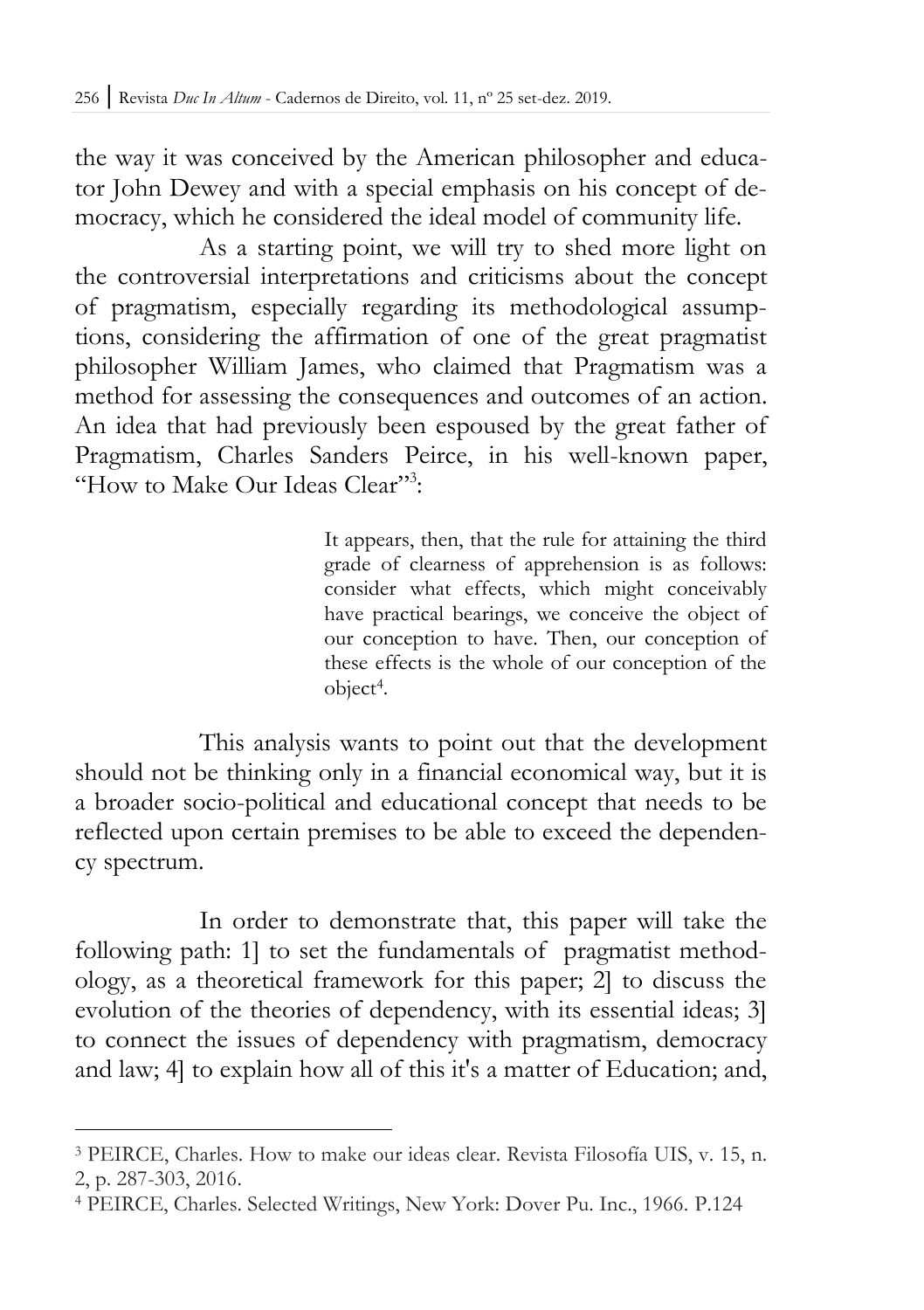finally, 5] to distinguish Marxism (as the framework of the theories of dependency), Democracy and Education, in a pragmatic perspective, especially in the philosophy of John Dewey. In the end, we hope to shed light on the problem of development in a sociopolitical and educational dimension.

### **1. PRAGMATIST METHODOLOGY**

The term "Pragmatism"<sup>5</sup> still causes some strangeness in academia, both as a result of the prejudice brought about by being an eminently American-flagged philosophical current, and the misunderstanding of what is the primary object of this field. As Angel Manuel Faerna warns: "In recent times the terms 'pragmatism' and 'pragmatist' appear relatively frequently in the philosophical literature, but it is quite probable that their meaning today is diffused to many readers - it is one of those ideas that suggest more than say". <sup>6</sup> In this tune, Richard Posner will say that it is impossible to define Pragmatism<sup>7</sup>.

It is important to point out that, despite this strong identification of the origin of Pragmatism with American philosophical culture, it is possible to find its roots in much older tradi-

<sup>&</sup>lt;sup>54</sup>The term 'pragmatic', contrary to those who regard pragmatism as an exclusively American conception, was suggested by Peirce because of his studies of Kant. In 'Metaphysics of Morals', Kant establishes a distinction between pragmatic and practice. The last one is applicable to the morals' law which Kant considers as the *a priori*, and the first one is applicable to the rules of art and of the technique that are based on experience and applicable to it. Peirce, which was an empiricist, with mental habits of laboratory, as he used to say, refused to call his system as 'practicalism', as suggested by some of his friends". DEWEY, John. The development of American pragmatism. Scientiae Studia, v. 5, n. 2, p. 227- 243, 2007.

<sup>6</sup> FAERNA, A. M. Introduccion a la teoria pragmatista del conocimiento. Mexico: Siglo Veintiuno Editores, 1996. Pg. XI.

<sup>7</sup> POSNER, R. A. Law, Pragmatism and Democracry. Londres: Harvard University Press, 2003. Pg. 24.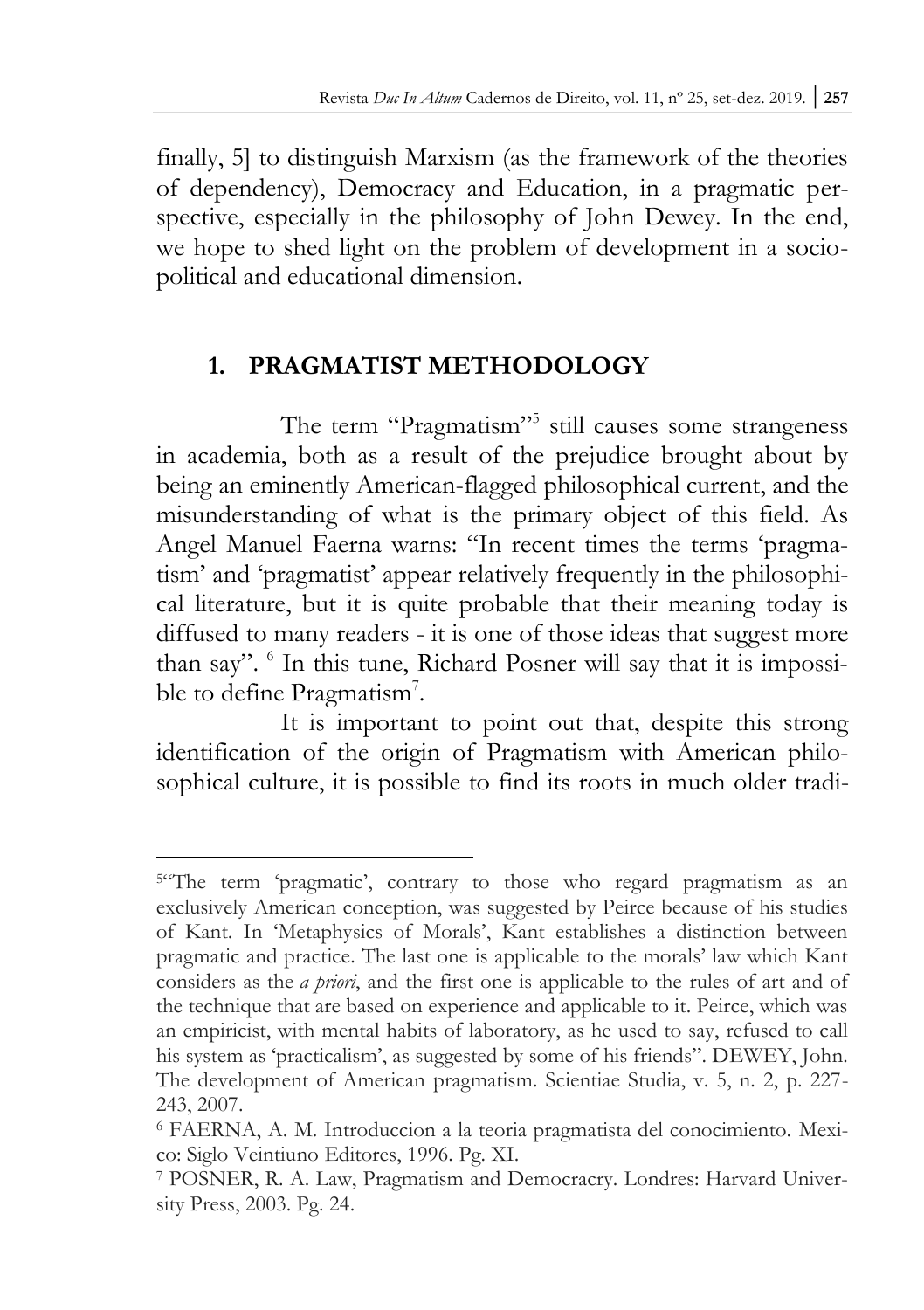tions, like the Greeks and Romans and other moments in the history of our philosophy.

From this plurality of ideas (which results that some authors deny to the pragmatism the quality of theory or philosophical school), supported by an essential nucleus composed of antifundationalism, consequentialism, and contextualism, pragmatism eventually became diluted in other currents of thought. Its influence can be observed in fields that go far beyond the legal world<sup>8</sup>. Since Pragmatism is difficult to individualize, it is not needless to understand when one says that "there are as many pragmatism as there are pragmatist philosophers," <sup>9</sup> but it is also necessary to point out that there is a central link connecting the "family" of pragmatic philosophers. According to Faerna:

> (the Pragmatism) seeks a conceptual synthesis between the interpretation of man as a being who thinks, judges, and understands, and the interpretation of man as a being who acts, plans, decides and evaluates<sup>10</sup>.

At its core, Pragmatism seeks to overcome the philosophical dichotomies between theory and practice, between humanistic and scientific culture, between the objective logic of knowledge and the subjective logic of values. This is why it is strange that some authors insist on the dichotomous approach to Pragmatism<sup>11</sup>, when its foundations are completely opposed to divisions. It is precisely this detachment from the classical divisions

<sup>8</sup> Em LOVEJOY, A. O. The Thirteen Pragmatisms. I. The Journal of Philosophy, Psychology and Scientific Methods, v. 5, n. 1, p. 5–12, 1908. e LOVEJOY, A. O. The Thirteen Pragmatisms. II. The Journal of Philosophy, Psychology and Scientific Methods, v. 5, n. 2, p. 29–39, 1908.

<sup>9</sup> BARZUN, C. L. Three Forms of Legal Pragmatism. 2018.

<sup>10</sup>FAERNA, A. M. Introduccion a la teoria pragmatista del conocimiento. Mexico: Siglo Veintiuno Editores, 1996. Pg. 7. (tradução livre).

<sup>11</sup>See item 1.2.4 de MENDONÇA, José Vicente Santos de. Direito Constitucional econômico: a intervenção do Estado na economia à luz da razão pública e do pragmatismo. 2 ed. Belo Horizonte: Fórum, 2018. Pg. 39.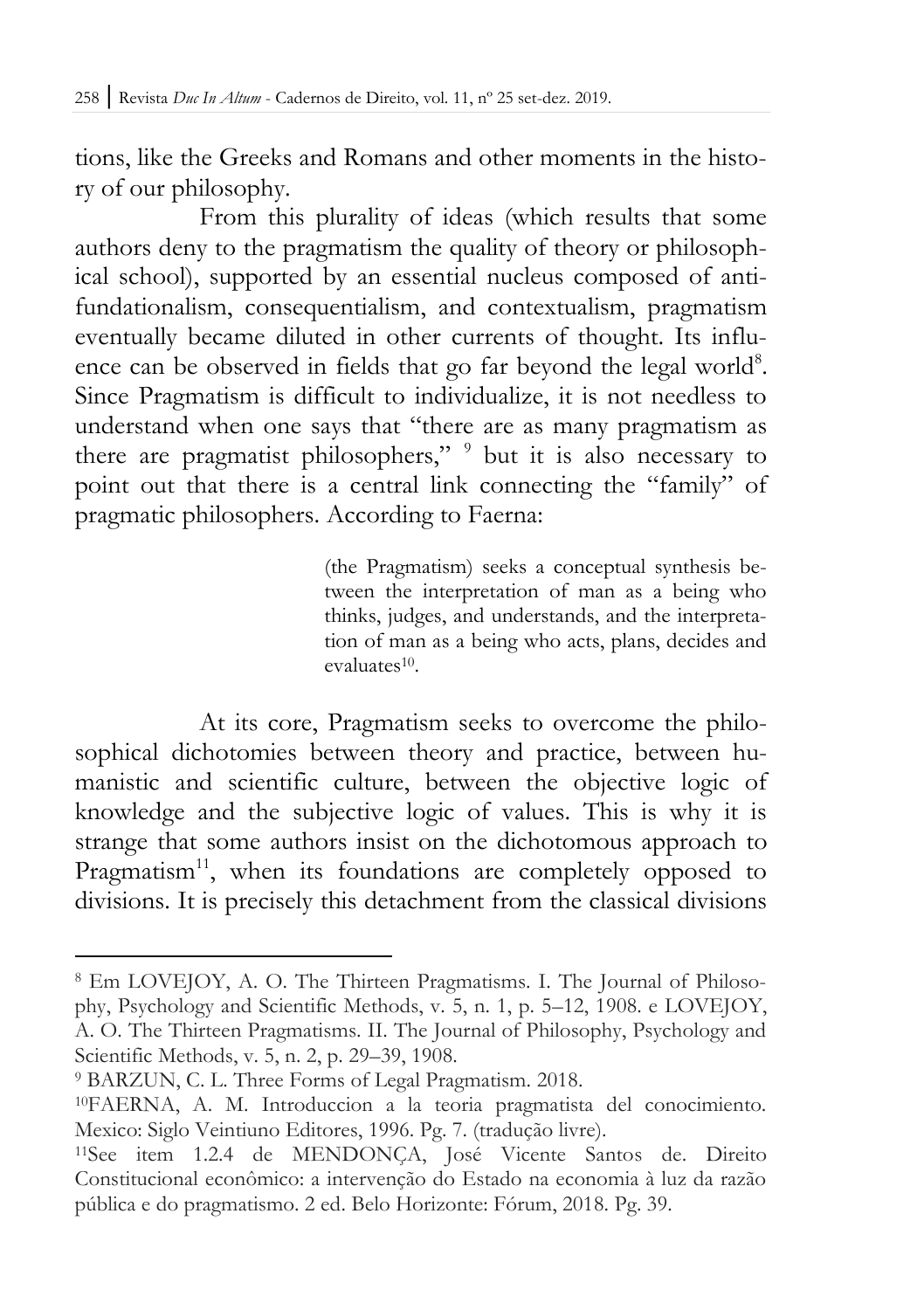of philosophy that will allow much more prospective behavior of the pragmatist, based on this prospecting human intelligence itself. It is, according to Dewey, a continuous process of formation and its conservation requires constant awareness in observing the consequences. Pogrebinschi tells us:

> Intelligent (or creative) action is, therefore, that action which intelligence has released from a mechanically instrumental character. Thus, intelligence is instrumental through action, as it will determine the qualities of future experience. In other words, intelligence's primary preoccupation is with the future, with what has not yet been accomplished: intelligence directs its gaze to the future (it is inherently forward-looking). In this sense, smart action is liberating, Dewey believes<sup>12</sup>

# **2. DEPENDENCY THEORIES**

 $\overline{a}$ 

Although Luiz Toledo<sup>13</sup> tells us that "there is no theory of dependence, but simply dependence within the international system of power and power relations" and Bresser-Pereira<sup>14</sup> claims that "in the intellectual history of Latin America, few topics have been dealt with more confusion and inaccuracy than the 'theory of dependence', because it is not a theory or strategy of development, but a sociological and political interpretation of Latin America [...]"; It is a well-documented fact <sup>15</sup> that Brazil produced, after World

<sup>12</sup>Thamy Pogrebinschi calls "pragmatist set". POGREBINSCHI. Pragmatismo: teoria social e política. Rio de Janeiro: Relume Dumará, 2005. Pg. 23.

<sup>13</sup> MACHADO, L. T. A teoria da dependência na América Latina. Estudos Avançados, v. 13, n. 35, p. 199–215, 1999. Pg. 199. Ver também outros, como: BATISTA JR., P. N. Dependência: da teoria à prática. Estudos Avançados, v. 13, n. 37, p. 215–224, 1999.

<sup>14</sup> BRESSER-PEREIRA, L. C. As três interpretações da dependência. Perspectivas, v. 38, p. 17–48, 2010. Pg. 31.

<sup>15</sup> See BRESSER-PEREIRA, L. C. As três interpretações da dependência. Perspectivas, v. 38, p. 17–48, 2010. e FERNANDO HENRIQUE CARDOSO.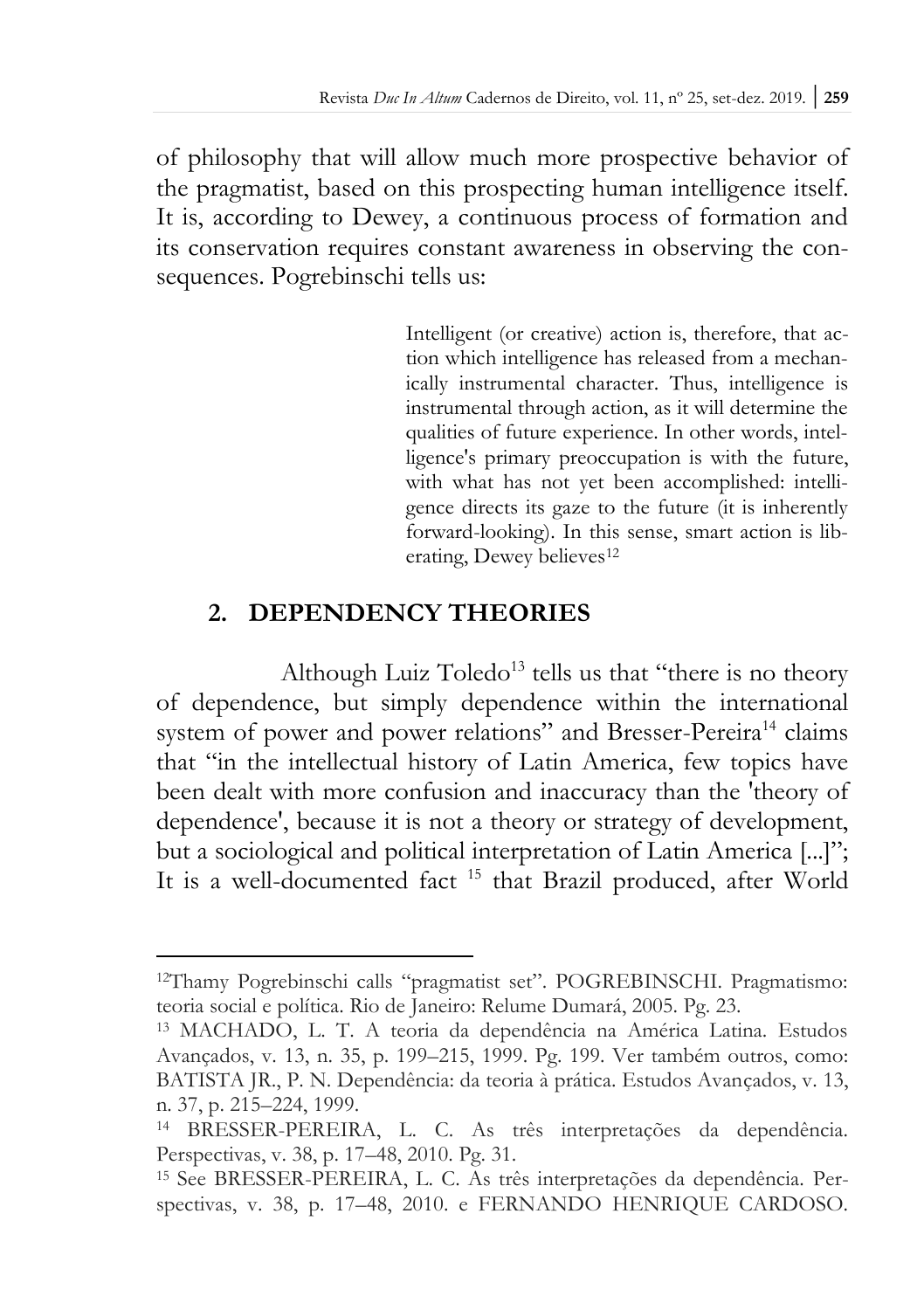War II, a heated debate centered on the underdevelopment of peripheral countries, the attempt to create models of economic growth that were consistent with the reality of the country and the creation of a theory that could explain the historical course of Latin America. This important debate occurred in a context in which two rather disparate views on economic development were beginning to compete for space in the academy's marketplace of ideas: nationalism and the interpretation of associated dependence. As exponents of this time we have Celso Furtado, Ruy Mauro, Marini, Theotônio dos Santos, Fernando Henrique Cardoso, Enzo Faletto and Gunder Frank. <sup>16</sup>

In this context, appears in Brazil the Superior Institute of Brazilian Studies (ISEB), <sup>17</sup> with an important role in the reflection of the industrial revolution that was occurring in the country, bringing to the debate a nationalist view of the phenomenon<sup>18</sup> and with important connotations for the leading of national economy in the 1950s. On the other hand, we have the United Nations Economic Commission for Latin America and the Caribbean (CA-PAL), which had economic foundations focused on the critique of the comparative advantage law and a economic position much more structuralist and concerned with the relational aspects of development<sup>19</sup>. Despite having antagonistic points in their analysis, the two groups had in common a disbelief in the economic liberalism, especially after the Great Depression of 1929, and a defense of

Consumption Theory in the of Dependency United. Latin American Research Review, v. 12, n. 3, p. 7–24, 1977.

<sup>16</sup> MILANI, A. M. R. A dependência revisitada: a inserção internacional comparada entre América Latina e China na década de 2000-2010. Cadernos do Desenvolvimento, v. 12, n. 21, p. 11–42, 2017.

<sup>17</sup> WANDERLEY, S. ISEB, uma escola de governo: Desenvolvimentismo e a formação de técnicos e dirigentes. Revista de Administracao Publica, v. 50, n. 6, p. 913–936, 2016.3,

<sup>18</sup> OLIVEIRA, M. DE. O ISEB e a construção de Brasília: correspondências míticas. Sociedade e Estado, v. 21, n. 2, p. 487–512, 2006.

<sup>19</sup> For a more prospective vision of the work of CEPAL, including the impact of its ideas, see: CORAZZA, G. O "regionalismo aberto" da CEPAL e a inserção da América Latina na globalização. Ensaios FEE, v. 27, n. 1, p. 135–15, 2006.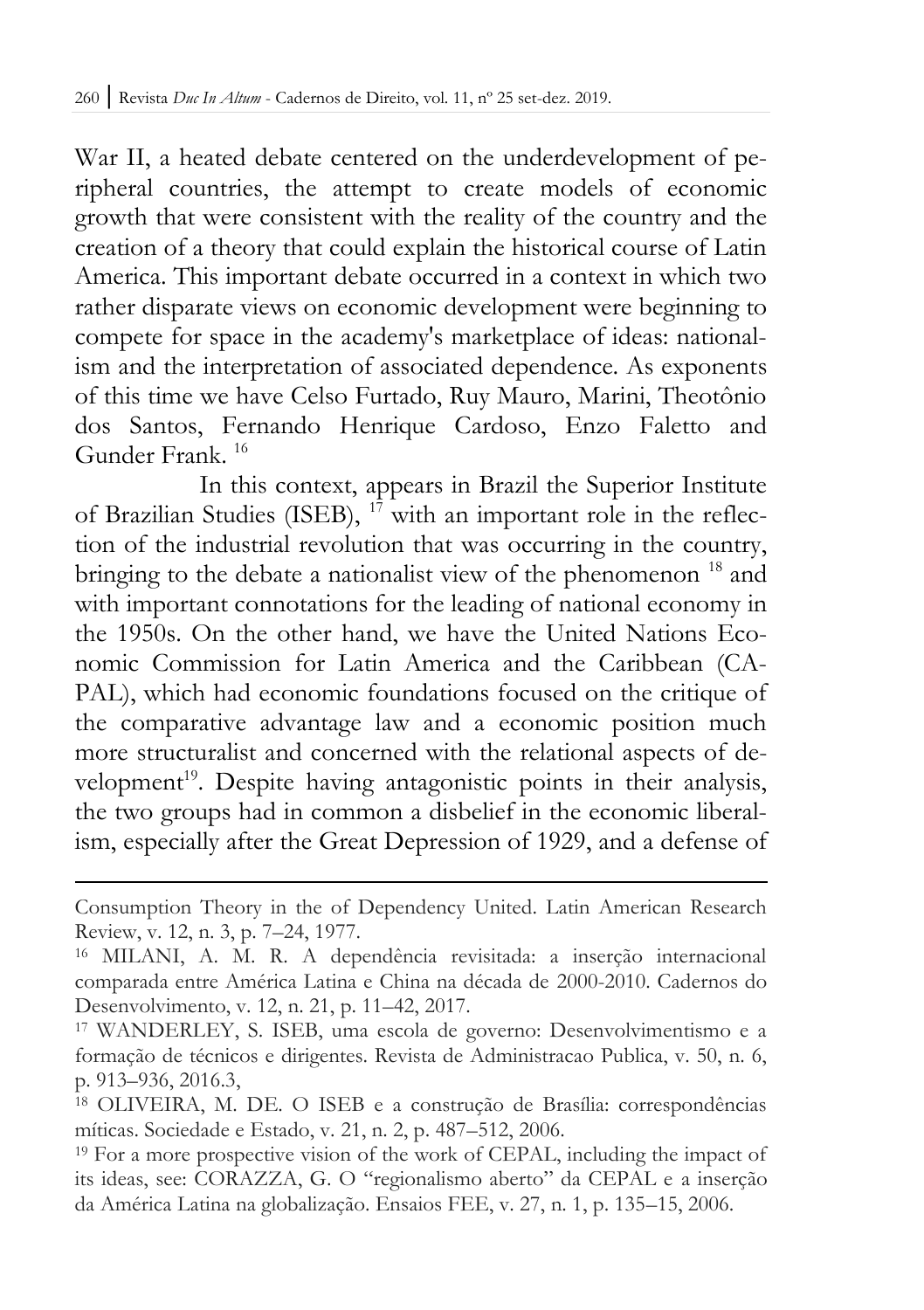the more assiduous presence of the state in the economy, as a driving force for growth $^{20}$ .

As a third way, which emerged after the military coups in the Southern Cone, there was a current that, despite initially having merely academic pretensions, eventually influenced public policies throughout Latin America: the "School of Sociology of São Paulo". <sup>21</sup> This movement turns out to be an important counterpoint to ISEB's nationalist ideas and a bridge to the creation of a new vision of economic development, oriented to the idea of associated dependency and the vision of globalization. Bresser-Pereira<sup>22</sup> tells us that the São Paulo School, given its critical attitude on dictatorship, to the extinction of the ISEB and the claim that they spoke on behalf of the best scientific methods, eventually generated a "complete academic victory".

Despite this supposed academic victory, there were few criticisms directed at dependency theories, among them those that, for example, "would be based on categories of bourgeois analysis, the class struggle would be absent, would be too economist, could not overcome the very problem of underdevelopment, etc.". <sup>23</sup> Other criticisms came, especially after the election of Fernando Henrique Cardoso to the Presidency of the Republic in 1994.

We can find the birth of dependency's interpretation in the thought of André Gunder Frank<sup>24</sup>, which brought to sociology important concepts that would be widely used in works on political and economic development in Latin America. The fundamental

<sup>20</sup> BRESSER-PEREIRA, L. C. Do ISEB e da CEPAL à Teoria da Dependência. Intelectuais e Política no Brasil, p. 201–232, 2005. Pg. 2.

<sup>21</sup> BRESSER-PEREIRA, L. C. Do ISEB e da CEPAL à Teoria da Dependência. Intelectuais e Política no Brasil, p. 201–232, 2005. Pg.5.

<sup>22</sup> BRESSER-PEREIRA, L. C. As três interpretações da dependência. Perspectivas, v. 38, p. 17–48, 2010. Pg. 30.

<sup>23</sup> Interests answers to this criticisms: BAMBIRRA, V. Teoría de la dependencia: Una anticritica. Santiago: Ediciones Era, 1978.

<sup>24</sup> About the life and work of Andre Gunder Frank: KAY, C. André Gunder Frank (1929-2005): pionero de la teoría de la dependencia y de la mundialización. Revista mexicana de sociología, v. 68, n. 1, p. 181–190, 2006.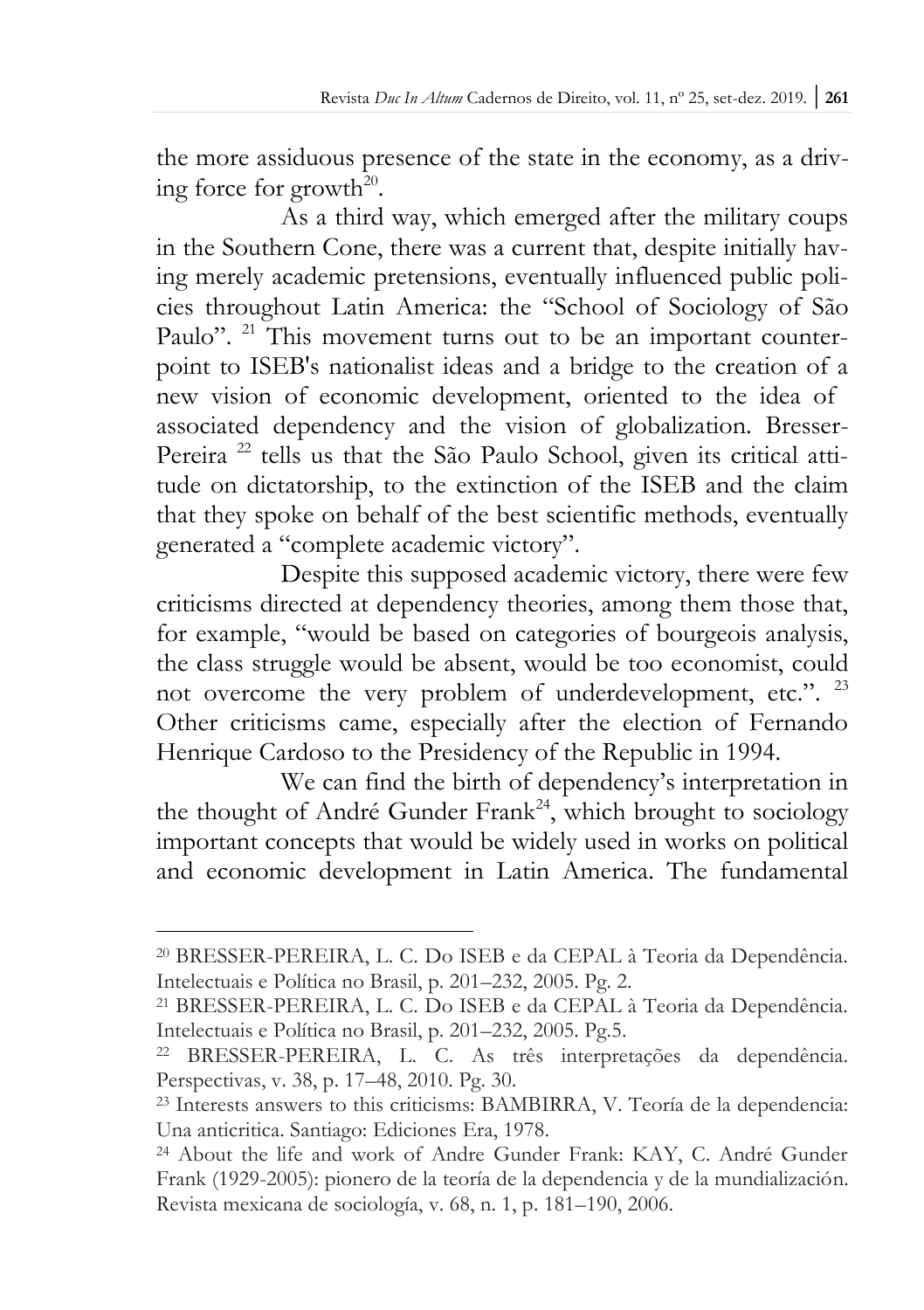idea of Frank's theory was the attempt to break with the classical explanations of the social sciences about the economic situation of the Latin American countries, in other words, the transmutation of the term "imperialism", applied to the center, in "dependency", concerning the periphery<sup>25</sup>. In Frank's words:  $26$ 

> Given that the historical experience of colonized and underdeveloped countries was obviously very different, the theories at our disposal are insufficient to fully understand the past of the underdeveloped part of the world and only partially reflect the past of the world in its entirety. More importantly, our ignorance of the history of underdeveloped countries leads us to assume that their past, and therefore their present, resembles the earlier states of history in now developed countries. This ignorance and presumption lead us to grave errors about contemporary underdevelopment and development.

With this influence of Frank and the direct collision with ISEB's <sup>27</sup> public intellectuals, the "School of Sociology of São Paulo", led by Florestan Fernandes, tried to bring to the academic and political field important reflections that will become known as

<sup>25</sup> BRESSER-PEREIRA, L. C. As três interpretações da dependência. Perspectivas, v. 38, p. 17–48, 2010. Pg. 32.

<sup>26</sup> FRANK, A. G. O desenvolvimento do subdesenvolvimento. Sinal, 1968. Pg. 1.

<sup>27</sup> There are authors, as Bresser-Pereira e Theotonio dos Santos, that defend the position that says that the CEPAL – Comissão Econômica para a América-Latina das Nações Unidas was spared of severe criticisms from São Paulo School, that focused on criticizing the Works of the ISEB. Theotonio tells us that was an interest on the ideas of the CEPAL. More: DOS SANTOS, T. O Desenvolvimento Latino-americano: Passado, Presente e Futuro Uma homenagem a André Gunder Frank. The Underdevelopmente of Development -Essays for André Gunder Frank. Chicago: SAGE Publications, 1981. v. 3. p. 1– 26.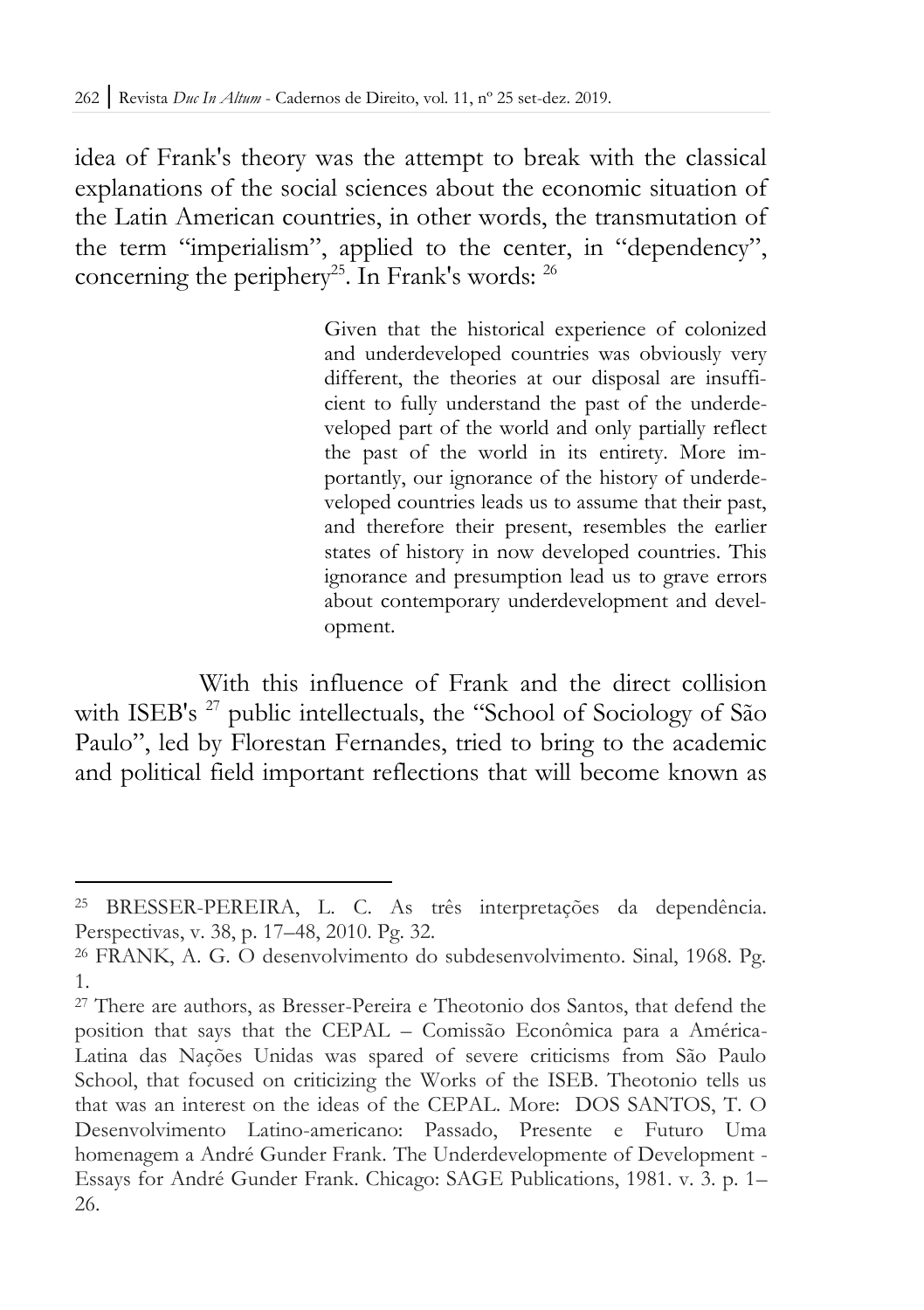dependency theories. One of the turning points of dependentists *<sup>28</sup>* is precisely to recognize the inexistence of economic determinism that would inevitably lead countries to stages of development, considering the interaction between the various national economies of foreign countries, in a constant flow that highlights the relationship between the national bourgeoisie and the proletariat. In the words of Weffort:

> The existence of the nation-state, with its political attributes of autonomy and sovereignty, is not sufficient reason to think that a nation-market contradiction is in place in the country that is part of the international economic system. On the contrary, under given internal social and political conditions (which can only be resolved by a class analysis), the groups that hold hegemony, that is, which gives substance to the idea of the nation, can use political autonomy for international economic integration<sup>29</sup>

Another important point is the interdisciplinary character brought by the theories of dependence, which sought to break the growing isolationism that Economic Science upbringed to the analysis of the situation in Latin America. <sup>30</sup> In this analysis, people with a wide range of academic backgrounds were involved, ranging from Gunder Frank's structural-functionalism to Weffort's Weberianism, and to Fernando Henrique Cardoso's Marxism, giving to the discussions on dependence theory an extremely plural character.<sup>31</sup>

<sup>28</sup> Term used by FRANK, A. G. A theoretical introduction to 5000 years of world system history. Review (Binghamton, NY), v. 13, n. 2, p. 155–248, 1990.; KOLING, P. J. Teorias da dependência: abordagens sobre o desenvolvimento Latino-Americano. Diálogos, v. 11, n. 1e2, 2007.

<sup>29</sup> WEFFORT, F. C. O Populismo na Política Brasileira. Rio de Janeiro: Paz e Terra, 1978. Pg. 13.

<sup>30</sup> KOLING, P. J. Teorias da dependência: abordagens sobre o desenvolvimento Latino-Americano. Diálogos, v. 11, n. 1e2, 2007. Pg. 139.

<sup>31</sup> BAMBIRRA, V. Teoría de la dependencia: Una anticritica. Santiago: Ediciones Era, 1978. Pg. 35.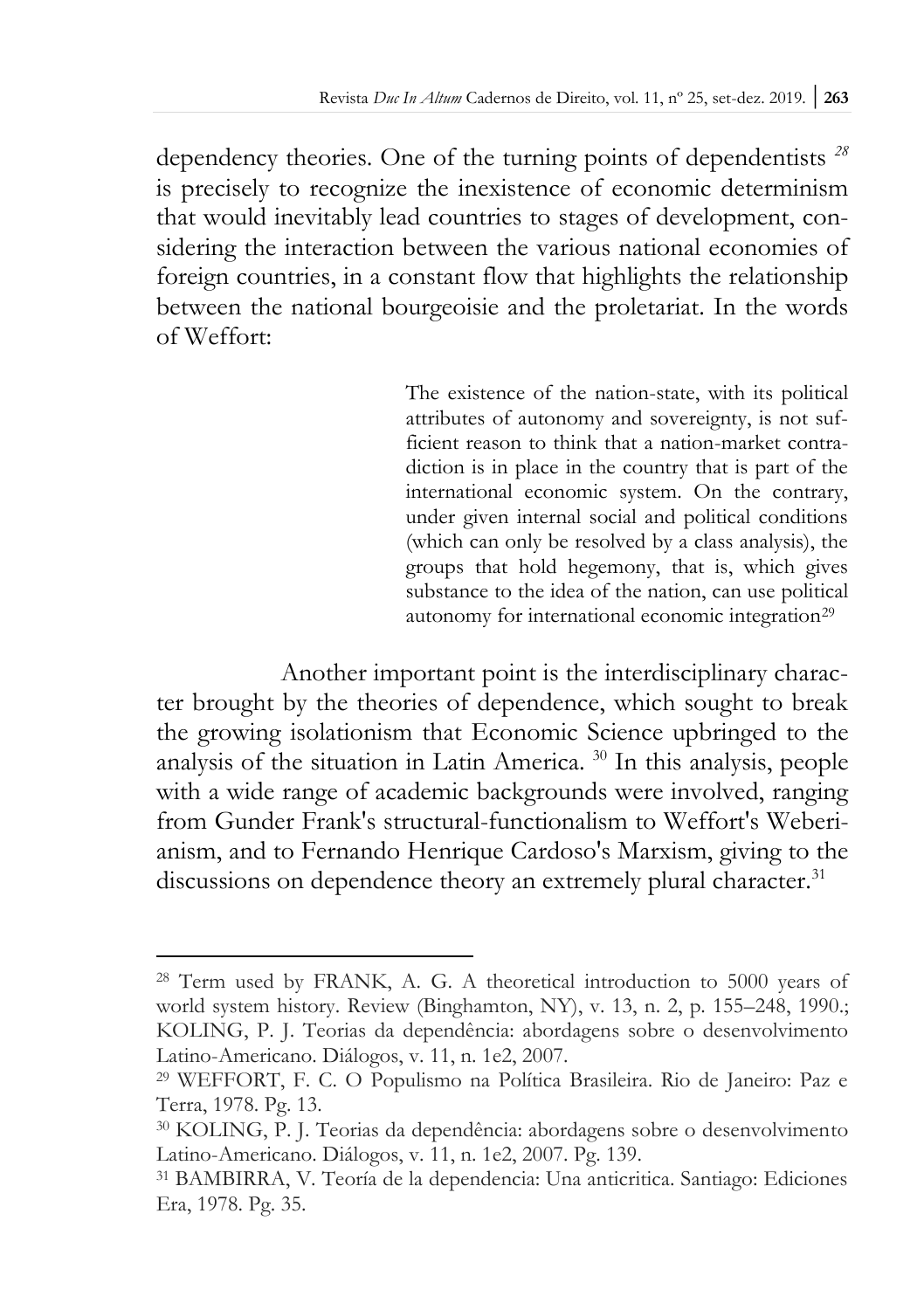It is noteworthy that at the time, there was no consensus on the use of the terminology dependency among authors who subscribed to this type of interpretation. As Weffort $\overline{3}^2$  draws attention, several authors have devoted themselves to solving the ambiguity of the concept without much success, with results that were, at best, dichotomizations of the term. <sup>33</sup> This is because the authors' starting points are diverse, which ultimately generates what Bresser-Pereira calls "different interpretations" of dependence, <sup>34</sup> such as the interpretation of overexploitation, the associated dependency version, and the "national-dependent" interpretation.

The version that derives directly from the School of Sociology of São Paulo is that of associated dependency, which ended up having great success inside and outside Brazil. <sup>35</sup> It can be summarized as follows: They have no choice but to associate themselves with the dominant system and take advantage of the cracks it offers for its development". <sup>36</sup>

Thus, the theories of dependence, especially in its version of *Associated Dependence*, eventually brought to the public debate aspects and versions relevant for understanding the phenomenon of underdevelopment in Latin America, opening new avenues for the formulation of public policies aimed at creating an environment with infrastructure focused on the economic development of a region historically punished by a secular backwardness.

<sup>32</sup> WEFFORT, F. C. O Populismo na Política Brasileira. Rio de Janeiro: Paz e Terra, 1978. Pg. 193.

<sup>33</sup> MANTEGA, G. Teoria da dependência revisitada: um balanço crítico. Fgv, v. 27, p. 1–84, 1997.

<sup>34</sup> BRESSER-PEREIRA, L. C. As três interpretações da dependência. Perspectivas, v. 38, p. 17–48, 2010.

<sup>35</sup>On the international range, see: FERNANDO HENRIQUE CARDOSO. Consumption Theory in the of Dependency United States. Latin American Research Review, v. 12, n. 3, p. 7–24, 1977.

<sup>36</sup> BRESSER-PEREIRA, L. C. As três interpretações da dependência. Perspectivas, v. 38, p. 17–48, 2010. Pg. 37.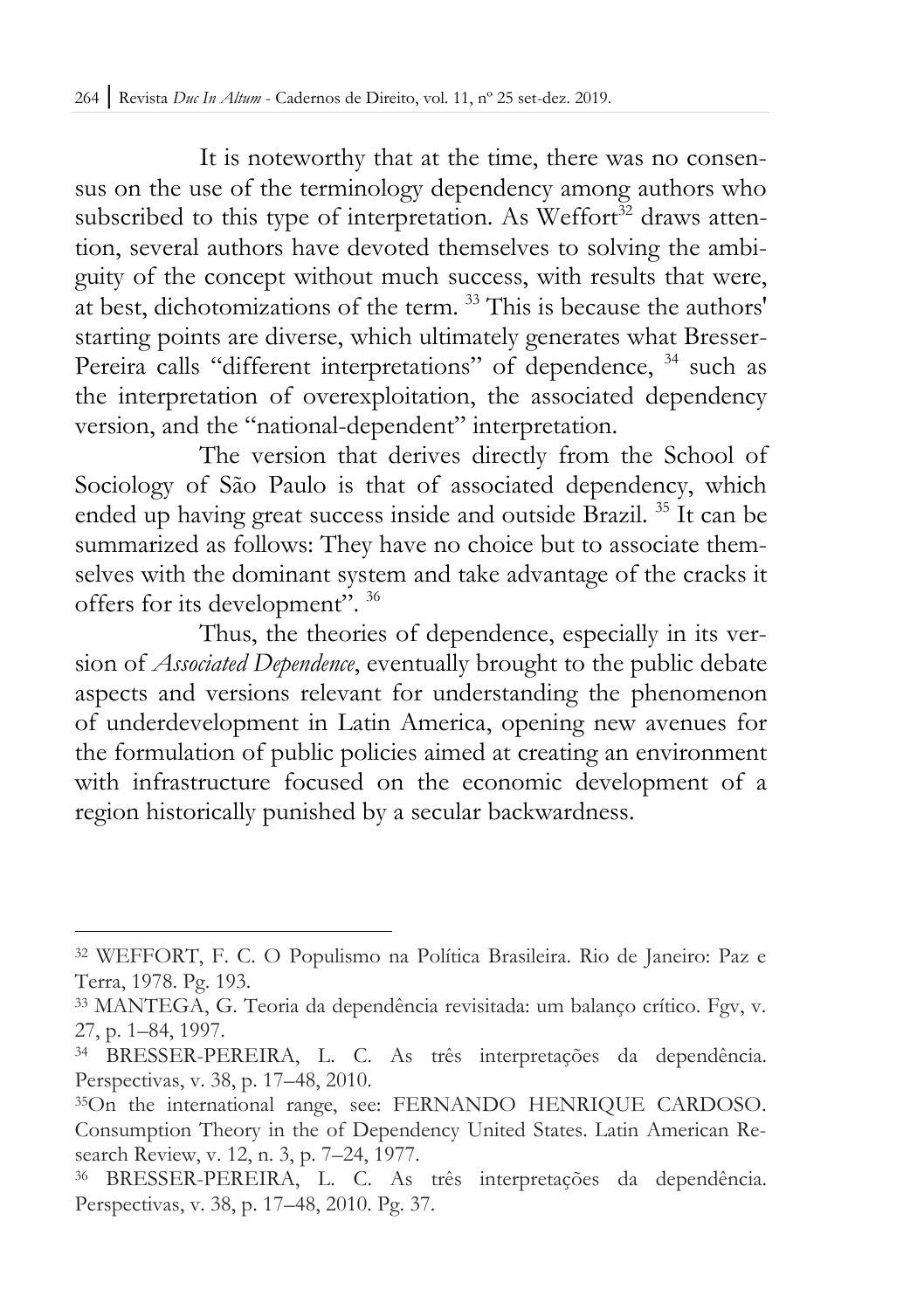# **3. PRAGMATISM, DEMOCRACY AND LAW**

John Dewey was the great theorist and craftsman of organic democracy. Philosophical-legal pragmatism seeks continuity and interaction as indispensable for an interdisciplinary analysis of human experience. Fernando Cardoso's idea of development from dependence implies restriction of individual freedom.

Pragmatism is grounded in the assumption that genuine experience is social, transcending individual interests. Freedom of action is genuine only when associated with the capacity to think reflectively. While preserving respect for the individual, it demands fraternal responsibility, with the corollary that gives meaning and strength to the exercise of democracy and education.

Since a democratic society repudiates the principle of external authority, it must find a substitute in voluntary disposition and interest; these can be created only by education and legal ordering rooted in a dynamic, therapeutic philosophy. A democracy is more than a form of government, it is primarily a mode of associated living, of conjoint communicated experience. The extension in space of individuals who participate in an interest requires that each refer his own action to that of others to give point and direction to his own. As Dewey emphasized, this is equivalent to the breaking down of barriers of class, race, and national territory, which kept men from perceiving the full import and value of their activities.

Although separated by almost a century, we find an interesting parallel between Fernando Cardoso's formulation of dependency theory and John Dewey's pragmatic philosophy. If, on the one hand, the Brazilian sociologist formulated a theory that attempts to explain underdevelopment beyond classic Marxist and determinist perspectives, the American philosopher tried, in the field of education, to find within experience a middle ground between traditional and progressive education. Dependency theory tried to extrapolate a common post-war thinking, which consisted in believing that development would depend mainly on the capacity of each country and that they would be able to achieve such a situa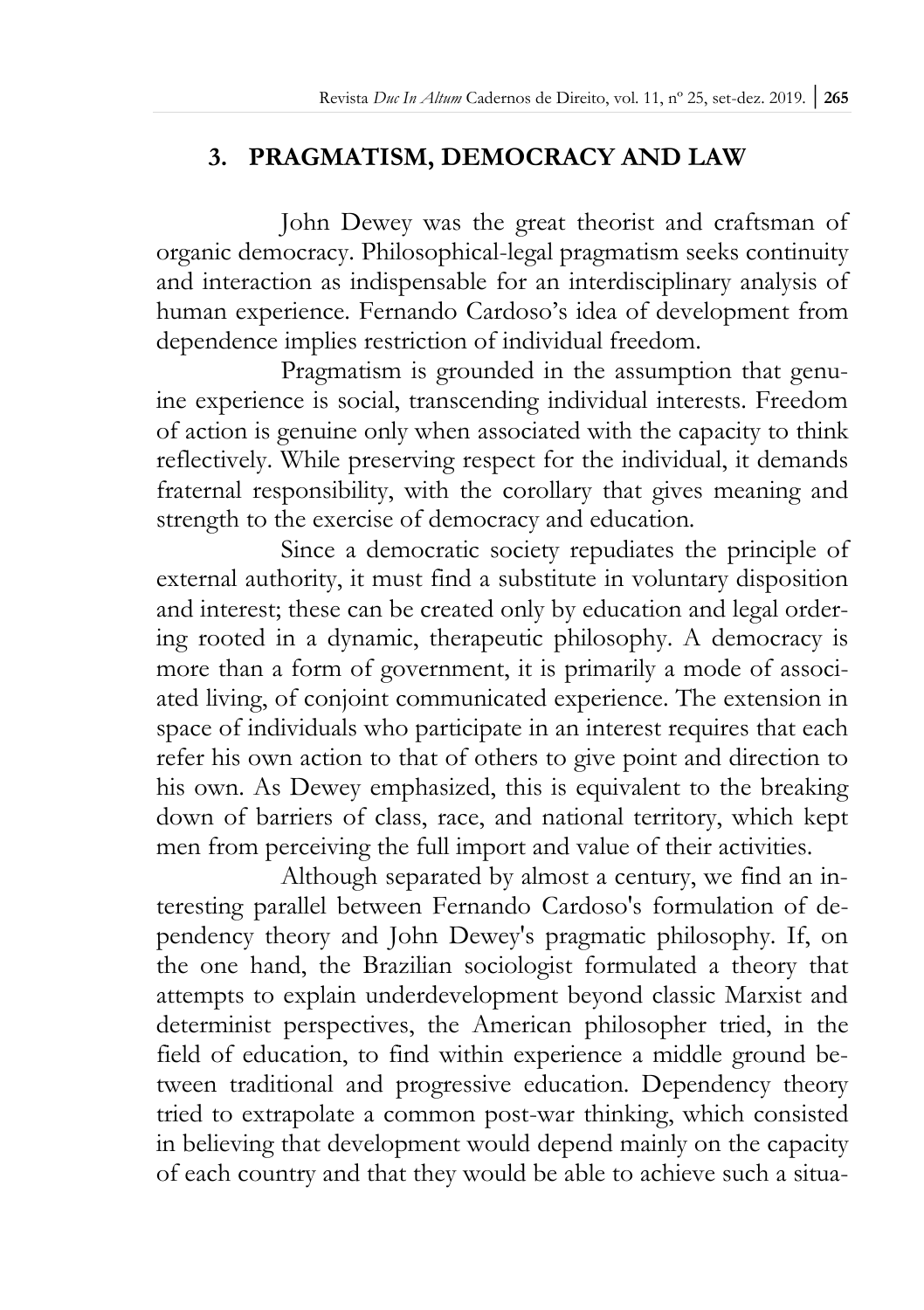tion in a constant and linear way, not only with minimal state intervention, but with minimal influence from foreign countries; the theory also tried to move away, on the other hand, from a sociological argument that there would be a "stagnationism" among underdeveloped economies, generated by the reflections of attitudes that would go back to the beginning of the colonialist period and that it would be impossible to be disengaged without institutional ruptures.

We can find in Fernando Cardoso's version of the dependency theory an attempt to consider the evolution of the social structure of each country such that a broad understanding of the most recent phenomena is possible, explaining the failure of public policies and models of government that were transplanted from central to peripheral countries without any respect for the principle of continuity. The principle of integration is linked to a dynamic balance between objective and subjective factors of experience, in a constant contest between these conditions.

With this, we can see that all aspects must be considered for the progress of education and its social, economic and political effects, avoiding the zero-sum trope of 'all or nothing' that evaluates evidence one factor to the detriment of the other.

In Cardoso's and Falletto's theory this principle gains prominence under the justification that the social phenomenon is always multifaceted and the analysis of only one of its aspects is impossible to bring truly relevant answers to the researcher; to combat this we suggest an "integrated analysis of development", breaking the dichotomy between "modern" and "traditional" society brought in the context of more orthodox economic and sociological perspectives. In sum, it is pertinent to warn that the solution of the problem situations with which man is constantly confronted cannot be equated at the expense of a binary logic, which is reduced to the confrontation mentioned above between either vs or. This is all the more true when it comes to the so-called ideographic sciences, within which sociology, politics, economics and law are included. In this sense it is opportune to bring up the aphorism of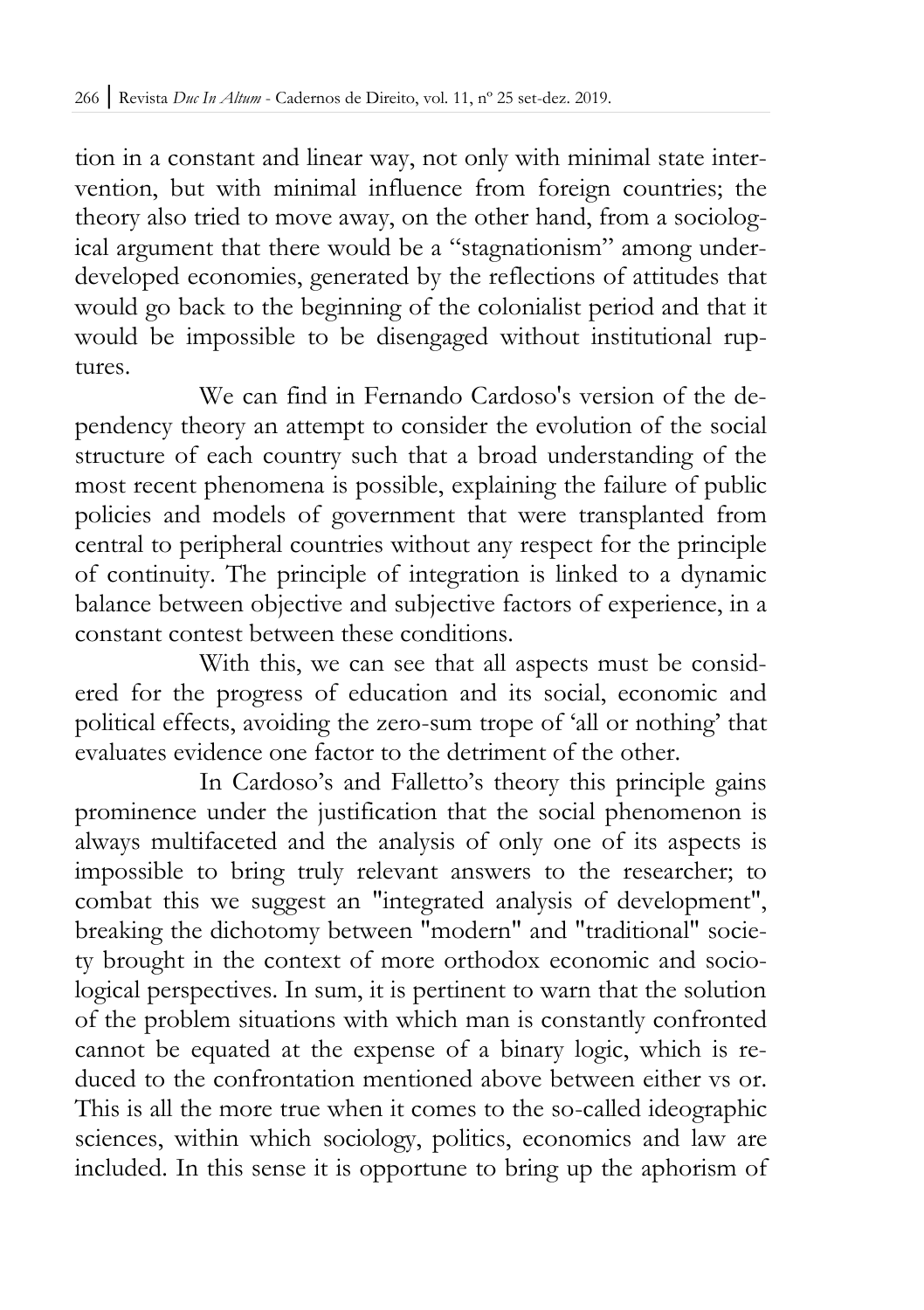the father of American legal pragmatism, Oliver Wendell Holmes Jr.: "The life of law is not logic, but experience."

## **4. EDUCATION**

Dewey in *Experience and Education* tried to balance the theory of education between proposals that understand the process of learning as development from inside out, and formation from the outside in; proposals that understand education as a set of obstacles that must be overcome by the natural gifts of the subject, overcoming their own inclinations. This dichotomy was seen in the clash between traditional and progressive education and ended up bringing serious consequences both for pedagogical growth and for the health of democracy itself. This dispute even brought pernicious influences that, until today, still persist for the development of democratic ideals that inspired the Brazilian Constitution of 1946. For Dewey, it is not by abandoning the old that it will be possible to solve the problems of education, much less by rejecting the novelties; it will be necessary to find an ideal point in which the paradigms no longer fight for space, trying to supplant one another, but work in a complementary way, generating a balance that will enhance practical experience within education.

The point of contact between these two apparently distinct theories is the detachment from the game of this or that, in Dewey's language, the dialectic overcoming of the antithetical confrontation between either vs. or, with a view to the construction of a more tangible synthesis, which would result from the overcoming of the mentioned extreme categories. Both Dewey and

Cardoso make use of two important principles: continuity and integration to overcome exclusivist paradigms, and Dewey understands that the principle of continuity is linked to a necessary communication between the past and the present, and that any analysis must take this continuum into account, so that previous experiences are not simply discarded because they are old.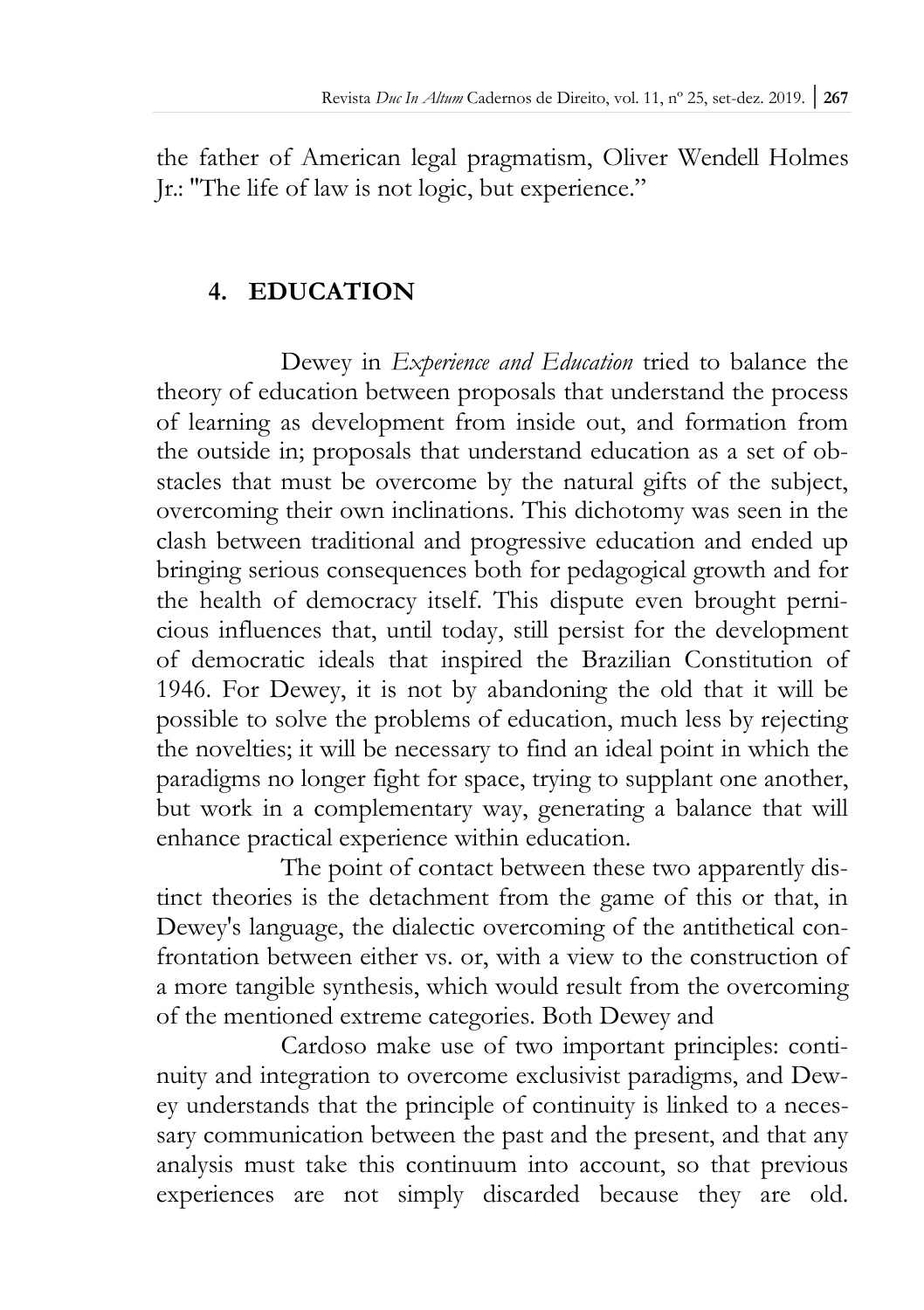Cardoso came to power at a time when, even more than in earlier decades, observers questioned whether reform would be possible in Brazil. The pervasive corruption that dominated Brazilian society and politics throughout history had been reinforced by Collor's disastrous presidency and impeachment. Cardoso worried about this image in discussing the role of *jeitinho*, the Braziliian approach to obstacles (from the Portuguese 'jeito,' meaning "way").

"*Jeitinho*" has a double meaning. One meaning is good, that you try to solve problems rather than to put up obstacles; which is not bad, it's an attitude, 'Let's try to solve this, let's try to help you.' That's positive. But there is another meaning, which is to disregard the law, the rules. Not to effect rules. And when I say, 'hopefully,' it's not yet clear if the Brazilian civic culture is strong enough 'in the democratic sense' to respect the rule of law. It's not possible to have democracy without the rule of law.

According to Cardoso, although "*jetinho"* can be an impediment, the belief that Brazil cannot change is neither productive nor universal. It's a matter of attitude; more traditional people prefer not to change anything. And they are always accusing the 'reformers' of being self-serving and the poor will suffer the consequences. It's not necessarily true, but they use this as an excuse not to change.

While the long-term effects of Cardoso's policies will not become evident for a number of years, it is already clear that he was able to effect significant changes in Brazil. His greatest reforms remain his wide-reaching social initiatives. He knew how to operate successfully within Brazilian society and within the Brazilian political process. Cardozo took major strides in helping Brazil to realize its potential as a 'country of tomorrow' and helped transform the country into the emerging world power that it is today. But Cardoso's formative model has proved insufficient to address the complexity of contemporary Latin America. What is needed now is a path forward *without* unitary modeling, a problemsolving path addressing the many individual needs of society,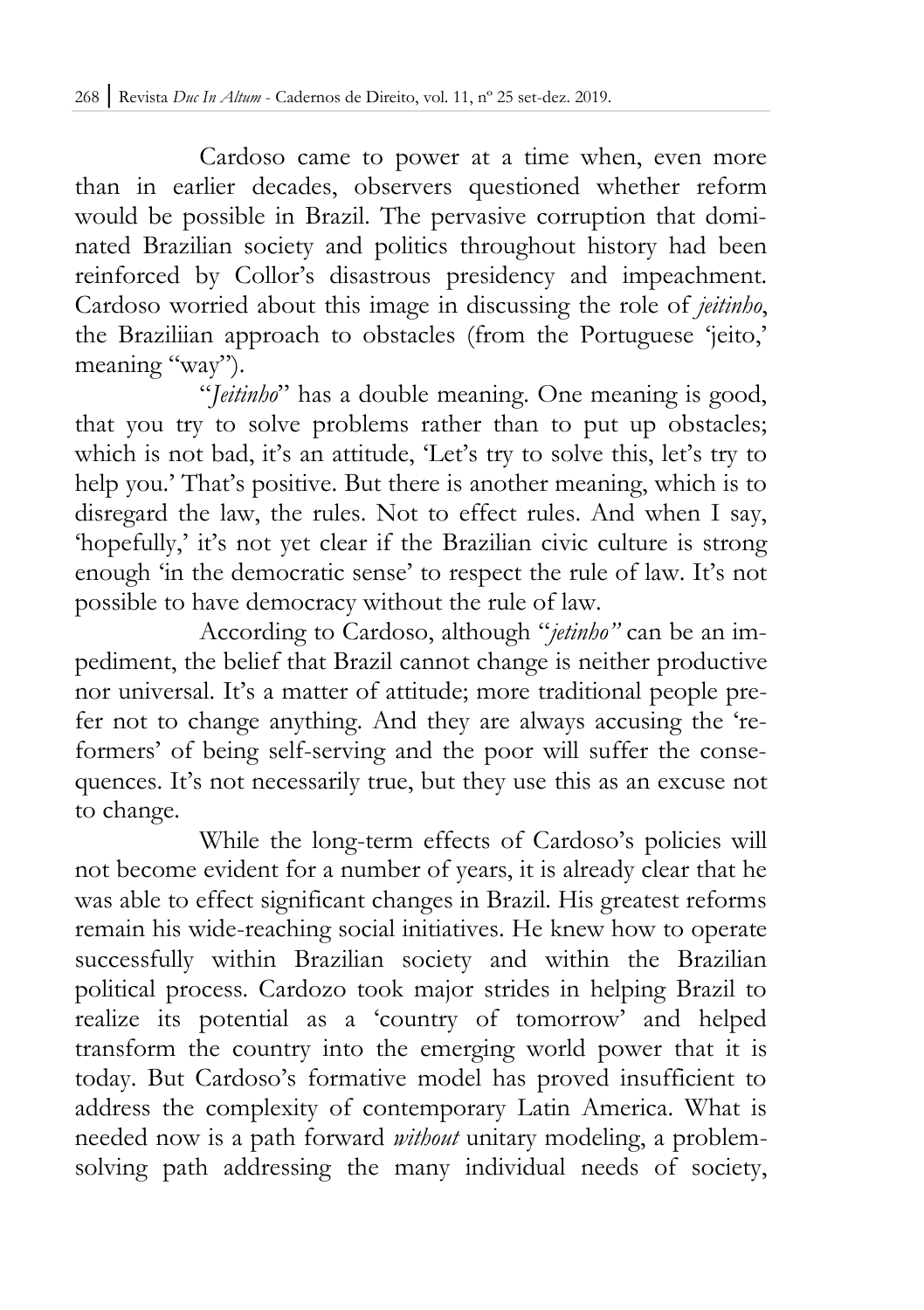engaging insights from across the educational spectrum: science, law, communication, engineering, and reconstructed philosophy.

The history of pragmatism illustrates key characteristics of therapeutically deconstructing the barrier that has been serving to create frontiers that separate and dualize knowledge, whether it be scientific, or social and humanistic. By establishing the bases that give sustainability to influential dualism, gaps are naturally created that, at the same time that separate different areas of knowledge, also contribute, and to a considerable extent, to simultaneously develop theoretically and functionally relevant areas of human knowledge.

# **5. MARXISM, DEMOCRACY AND EDUCATION**

The presence of Marxism in the genesis and development of Dependency Theories is notorious<sup>1</sup>, and this influence can be seen in all the authors who have addressed the theme. It is noteworthy that the great influences of Dependency Theories, notably André Gunder Frank, Rui Mauro Marini and Theotônio dos Santos, are recognized for their contributions to the Marxist<sup>2</sup>.

The context in the world was extremely conducive to the diffusion of the ideas of class struggle, proletarian revolution, among other themes of Marxism. There was social upheaval as a result of the erupting popular revolutions, the Soviet Union was advanced in its postwar expansion, creating an environment of

<sup>1</sup> PRADO, F. C. História de um não-debate: a trajetória da teoria marxista da dependência. Comunicação e Política, v. 29, n. 2, p. 68–94, 2010.

<sup>2</sup> MANTEGA, G. Teoria da dependência revisitada: um balanço crítico. Fgv, v. 27, p. 1–84, 1997. Pg. 25.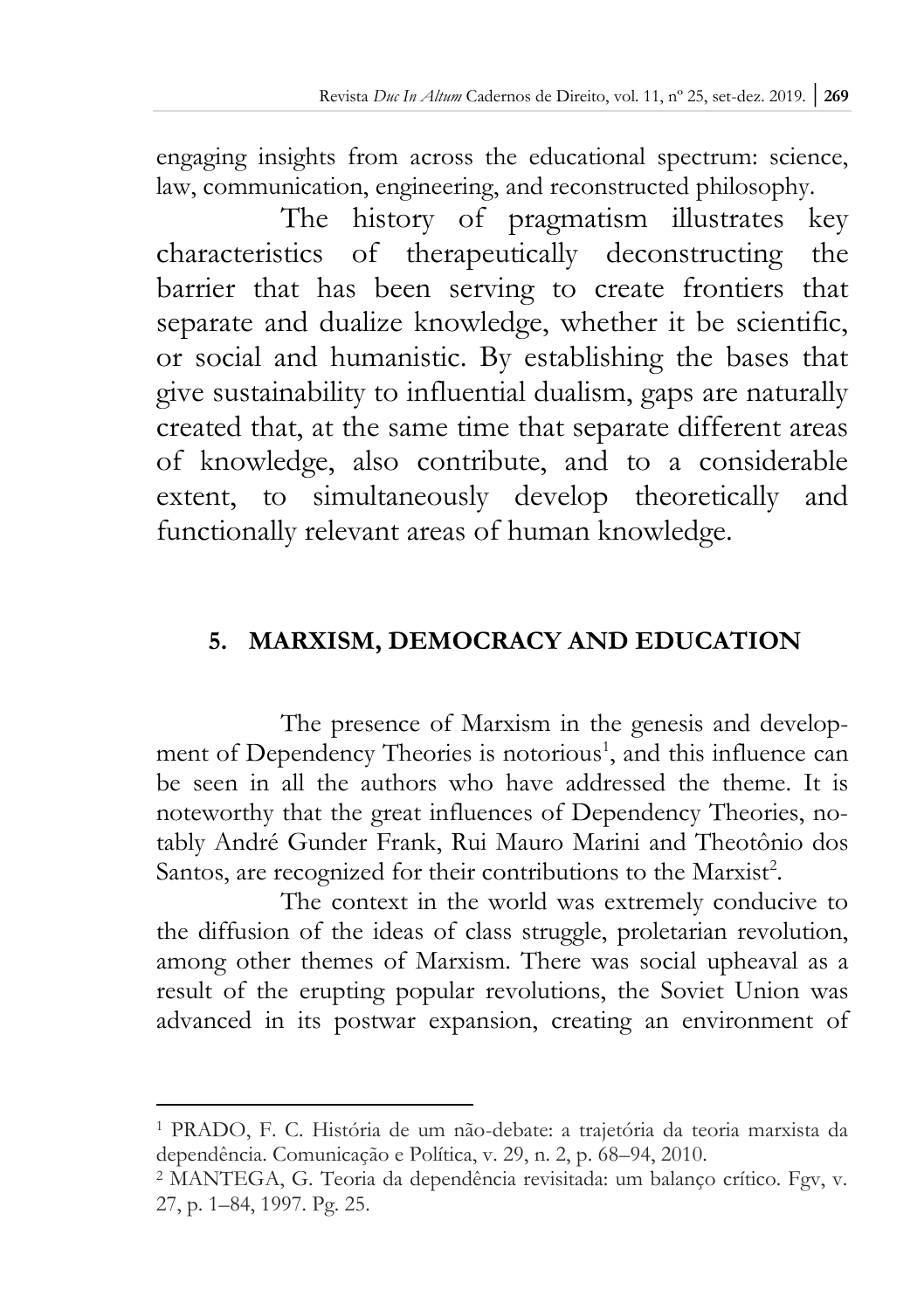incentives for the academy to be increasingly receptive to Marxism and related theories.

About the Marxism influence in the Dependence Theory, tell us Bambirra<sup>3</sup>:

> Son pues sus antecedentes teóricos y políticos los análisis de Marx y Engels sobre la situación colonial; la polémica de los socialdemó- cratas rusos y de Lenin en particular en contra de los narodnikipopulistas; la teoría del imperialis? mo y sus alcances en la situación colonial elabora? da por Hilferding, Bujarin, Rosa Luxemburgo y particularmente por Lenin; la polémica sobre la revolución colonial llevada a cabo en el II Congreso de la Comintern que culmina con la elaboración de las tesis sobre las cuestiones nacional y colonial por Lenin; las consideraciones posteriores hechas por Lenin mismo, de carácter disperso pero de todos modos muy significativas; la aplicación creadora del marxismo-leninismo expuesta por Mao Tse-tung en varias de sus obras; y, finalmente, el intento de aplicación d0el método de análisis marxista para la comprensión del fenó? meno del 'subdesarrollo' realizado por Paul Baran en los años cincuenta.

It turns out that the focus on the economy eventually led to some "deliberate blindness" of Dependency Theories in building solutions for Latin American growth, causing important elements such as education and culture to be set aside in the analysis. Regardless of the current approach adopted in the interpretation of dependency, there would be a focus on micro and macroeconomic analysis, which was the motto for the succession of criticism<sup>4</sup> . Marxism's notion of revolution, division of labor, and class struggle, when incorporated into dependentist ideas, ultimately

<sup>3</sup> BAMBIRRA, V. Teoría de la dependencia: Una anticritica. Santiago: Ediciones Era, 1978. Pg. 16.

<sup>4</sup> MILANI, A. M. R. A dependência revisitada: a inserção internacional comparada entre América Latina e China na década de 2000-2010. Cadernos do Desenvolvimento, v. 12, n. 21, p. 11–42, 2017.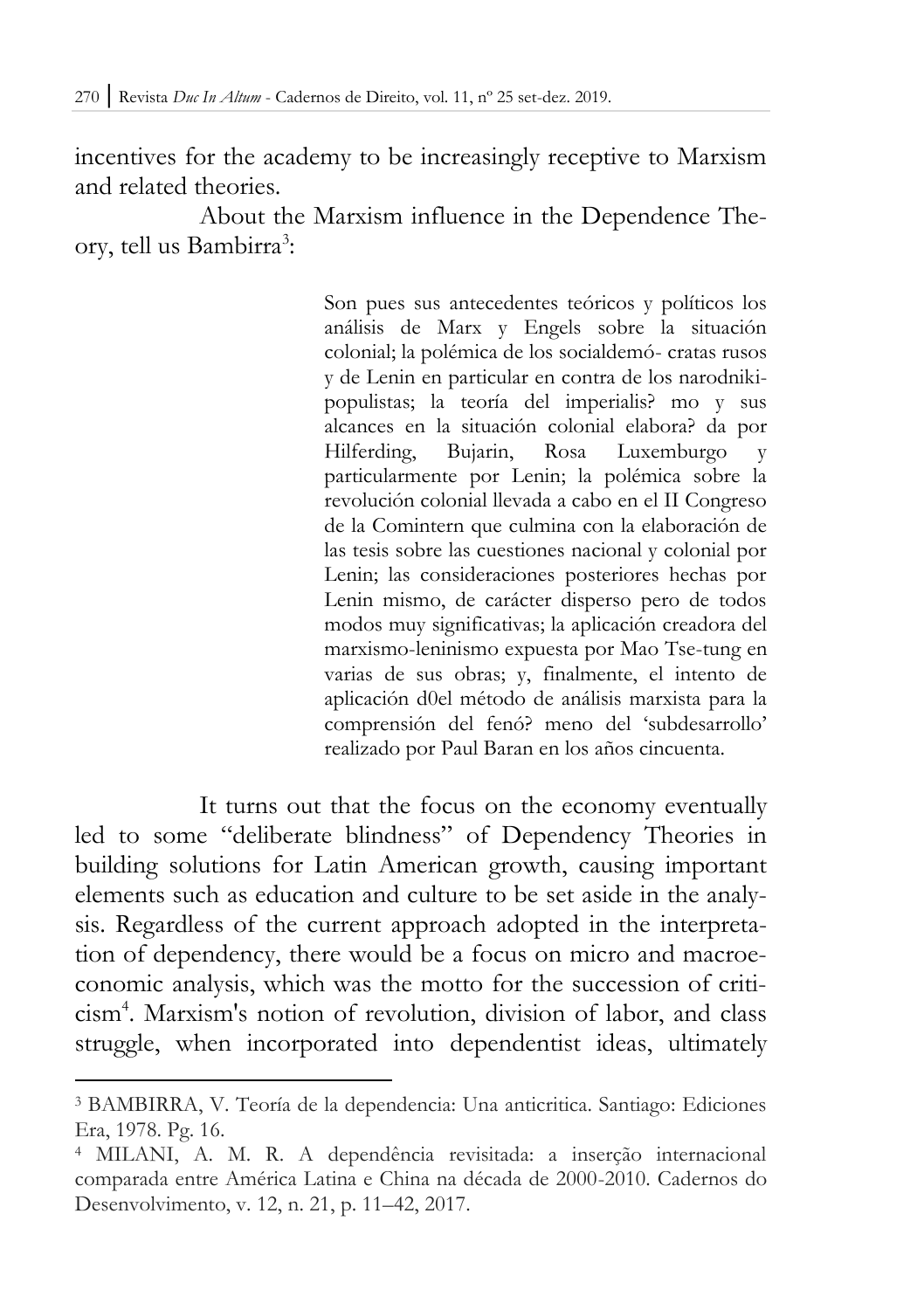brings reductionist responses and often ineffective concrete solutions, since it leaves important structures within the context of economic development in the background.

It is worth remembering that the approach to Marxism is not only characteristic of interpretations of dependence, Pragmatism also has connections with Marx's theory, generating political and philosophical consequences. Firstly, it is worth noting that the birth of Pragmatism in the first decade of the twentieth century coincides with the first major philosophical discussions about Marxism in Europe. As an example, there is a clear approximation of George Sorel's Theory with James's thinking and Antonio Gramsci's ideas with the critique of positivism by Pragmatist Papini in Italy<sup>5</sup>.

The two theories have similarities, both starting from epistemological assumptions that unite theory with practice, rejecting idealistic or too closely related conceptions of the practical world; both identify the unraveling of the meaning of social reality in human activity; Both identify a "problematic" or "contradictory" character of human action as part of the existential situation<sup>6</sup>.

Pragmatism's foundations carry elements for a critical program in political and moral philosophy<sup>7</sup>, departing from the well-known argument against Pragmatism that this current would seek to depart from social issues given its eminently liberal essence. This type of argument carries two misconceptions: first, it places pragmatism within a theoretical framework that contradicts its em-

<sup>5</sup> RENAULT, E. Dewey, Hook, and Mao: on some affinities between marxism and pragmatism. Actuel Marx, v. 2, n. 54, p. 138–157, 2013. Pg. 1.

<sup>6</sup> Ver DAMICO, J.; MARX, K. Dewey and Marx : On Partisanship and the Reconstruction of Society. The American Political Science Review, v. 75, n. 3, p. 654–666, 2015, ENGERMAN, D. C. John dewey and the soviet union: Pragmatism meets revolution. Modern Intellectual History, v. 3, n. 1, p. 33–63, 2006.

<sup>7</sup> FREGA, Roberto. Um conto sobre duas filosofias sociais. in ARAÚJO, Clarice von Oertzen. SPÍNDOLA, Pedro. (orgs.) Reflexões sobre o Pragmatismo Filosófico e Jurídico. Escritos do Professor George Browne. Curitiba: CRV, 2019. Pg. 311.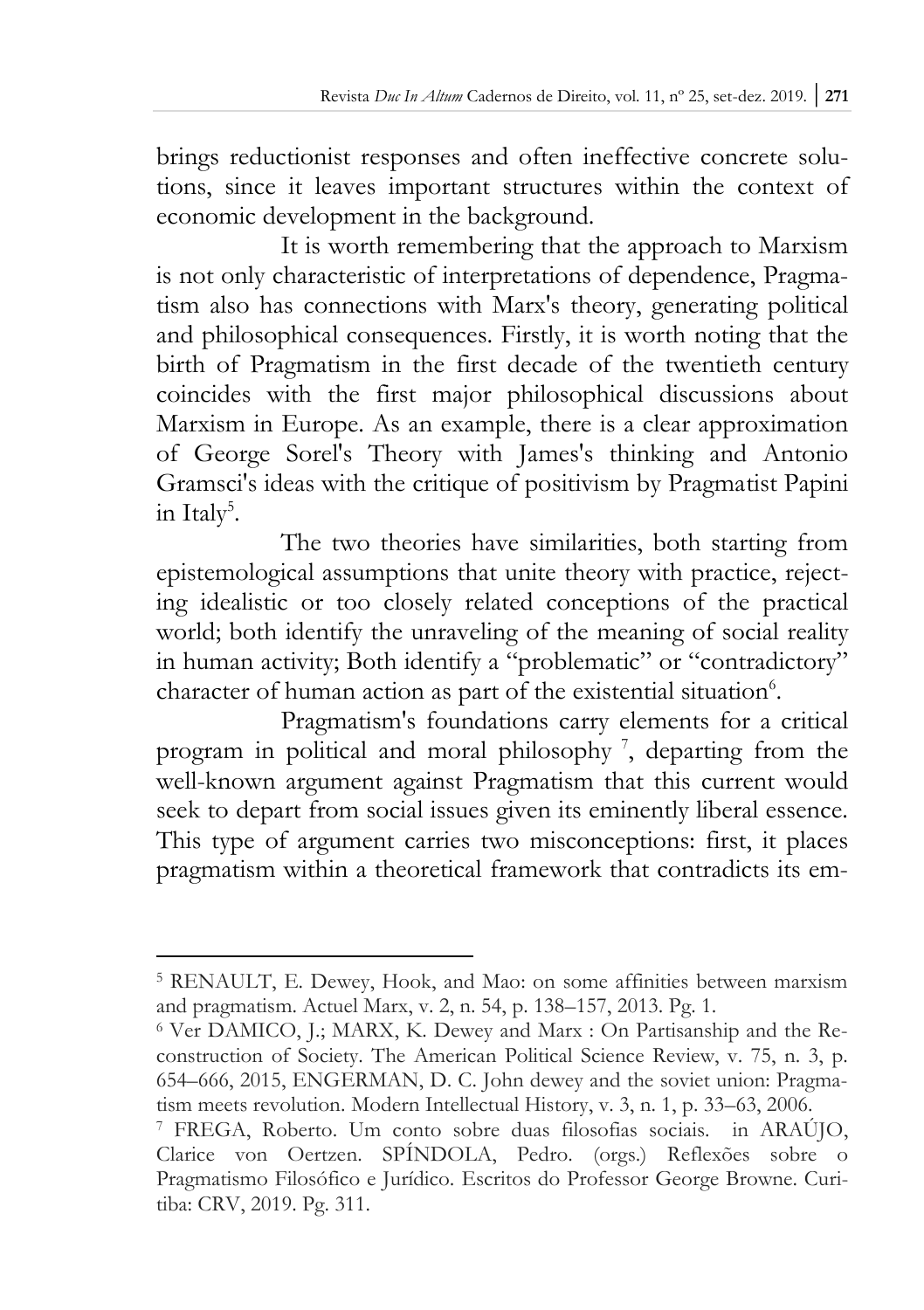inently anti-fundamentalist proposal; then disregards the social appeals of the authors of classical liberalism, such as Adam Smith<sup>8</sup>.

The similarity of ideas eventually created a peculiar proximity. Dewey exerted an invaluable influence on Chinese politics and academic culture, even being cited many times by Mao Tse-tung in his writings, as you tell us Sun Youzhong<sup>9</sup>:

> A more typical example would be the influence of pragmatic methodology on Mao Tse-tung. Mao began to learn about Dewey and his pragmatism while he was working as a librarian's assistant in Beijing University from August, 1918 to the spring of 1919. He attended Hu Shih's courses and had private talks with Hu asking for Hu's advice on whether he should go abroad or do 'on-site investigation and research' in China.

There was a very important impact of Pragmatism's ideas on the conduct of revolutionary thinking in China and the Soviet Union. Unfortunately, the political conjuncture and the influence of Marxism eventually put Dewey's important ideas in the shadows, such as the educational system, the ideal of democracy, among others. The growing radicalism of socialist regimes and the end of democratic ideals led to a departure from Dewey that became a critic of these regimes <sup>10</sup>.

Despite the enormous proximity between Dewey's thought and Marxism, there are deep divergences, which will be definitive to understand why this work uses pragmatism as a complement to Dependency Theories.

<sup>8</sup> EVENSKY, J. The two voices of Adam Smith : moral philosopher and social critic. History of Political Economy, v. 3, n. 19, 1987.

<sup>9</sup> YOUZHONG, S. John Dewey in China: Yesterday and Today. Transactions of the Charles S. Peirce Society, v. 35, n. 1, p. 69–88, 1999.

<sup>10</sup> ENGERMAN, D. C. John dewey and the soviet union: Pragmatism meets revolution. Modern Intellectual History, v. 3, n. 1, p. 33–63, 2006.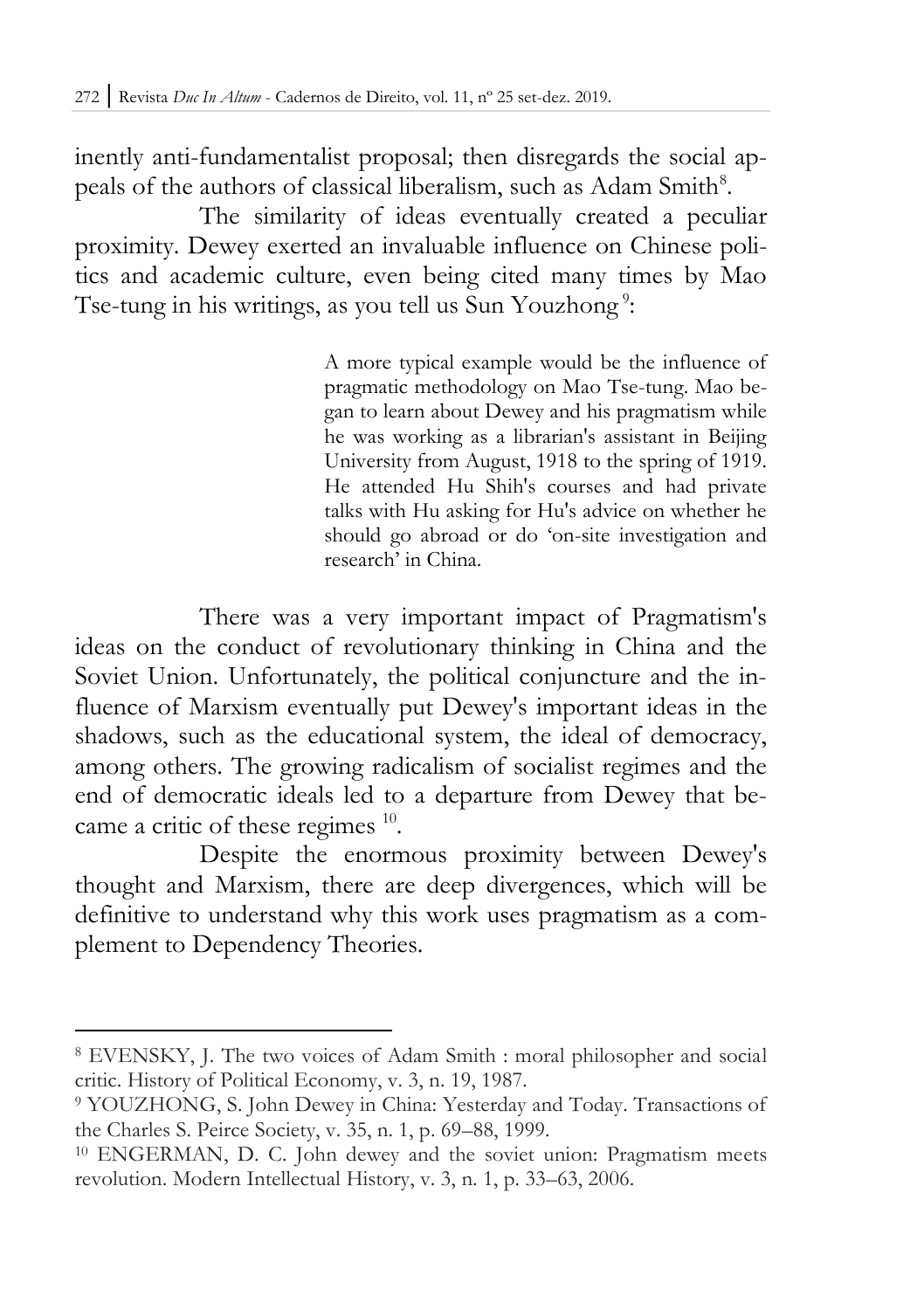The main divergence is in the role of education as a prime factor for the development of a country and the very notion of democracy which, for Dewey, is impossible to achieve without the real appreciation of the educational process. There is no democracy without education, hence there is no possibility for a nation to develop economically and socially without an educational revolution.

Dewey's conception of democracy is both broad and peculiar; however, it is sufficient to a better comprehension of the reasons which led the philosopher to keep himself away from those authoritarian interpretations.

It can be seen that dependence theories and pragmatism depart from the Marxist foundations in different measures, not only because of the divergence of ideas, but because of the divergence, in Dewey's case, from the very conduct of the political process. This differentiated measure of remoteness helps us understand how Pragmatic theory can be an important support for Dependency Theories today, correcting errors long pointed out by many scholars and inserting important features in the debate.

As a complement to the solutions brought by the interpretations of dependence, it is important to reflect on the role of education in the context of the economic and social development of the region. The poor educational quality of the peripheral countries cannot be seen merely as a consequence of insufficient economic evolution, but as a true cause of this sluggish development of capitalism. Pragmatics' proposal, more specifically John Dewey's Pragmatism, comes to complement some important notions of dependency theory by bringing essential and very expensive elements to the American philosopher.

The strictly economic character of interpretations of dependence can be weighed against the importance John Dewey attaches to education, not only as a means of promoting the economic growth of a society, but as a means of enabling true cultural and social emancipation. The real escape from dependence is unlikely to occur exclusively through revolutions of the means of production, especially at a time when the globalized economy car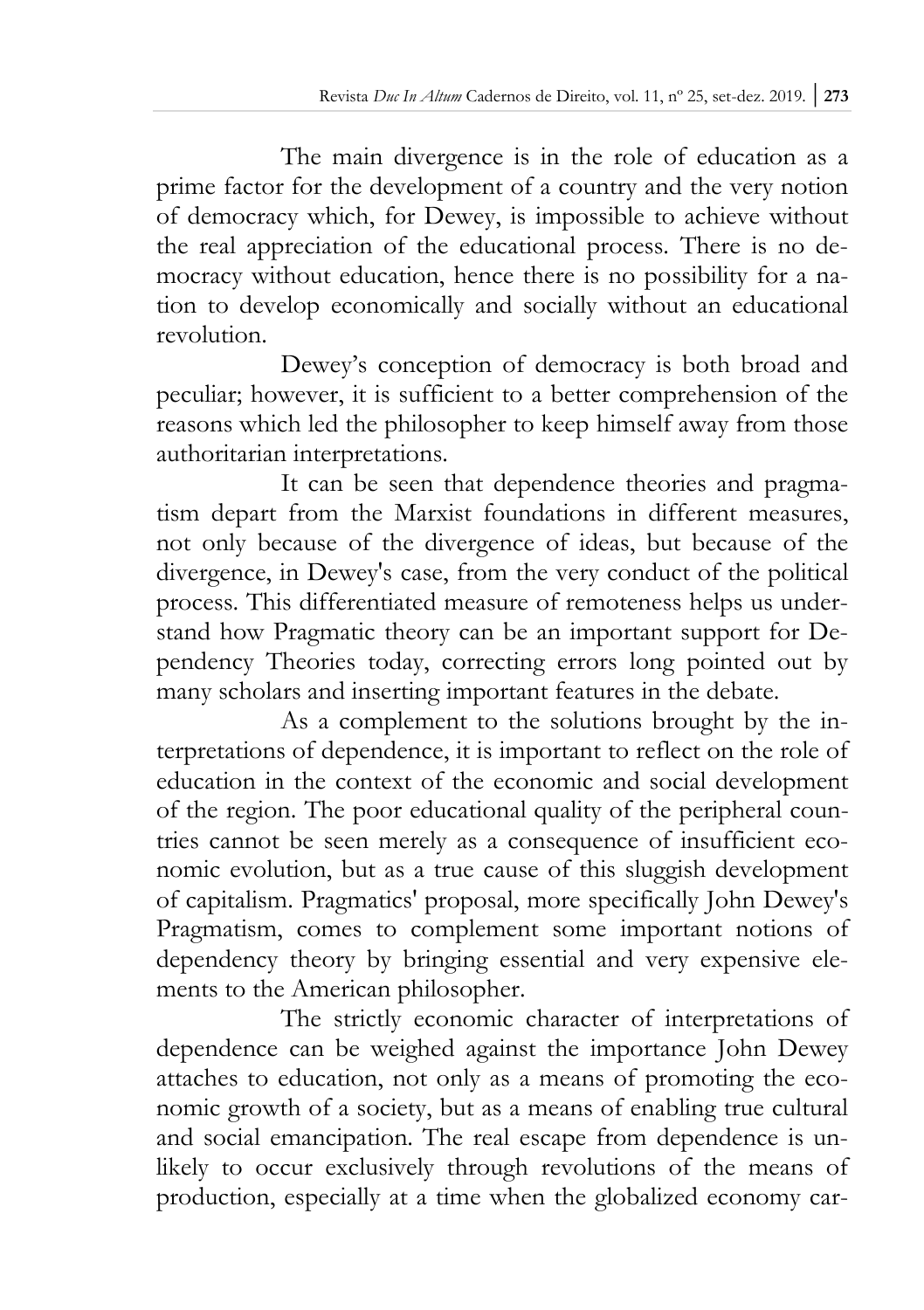ries with it the last remnants of justification for the idea of class struggle. The real way out of dependency will only be possible through a revolution that must be centered on education, creating notions of emancipation and democracy.

According to Dewey's reflections on the close relationship between democracy, education, culture and development, it would be pertinent, finally, to refer to his well-known work "Democracy and Education". In it, says Dewey<sup>11</sup>:

> Upon the educational side, we note first that the realization of a form of social life in which interests are mutually interpenetrating, and where progress, or readjustment, is an important consideration, makes a democratic community more interested than other communities have cause to be in deliberate and systematic education. The devotion of democracy to education is a familiar fact. (…) A democracy is more than a form of government; it is primarily a mode of associated living, of conjoint communicated experience. The extension in space of the number of individuals who participate in an interest so that each has to refer his own action to that of others, and to consider the action of others to give point and direction to his own, is equivalent to the breaking down of those barriers of class, race, and national territory which kept men from perceiving the full import of their activity.

### **BIBLIOGRAPHY**

 $\overline{a}$ 

BATISTA JR., P. N. Dependência: da teoria à prática. Estudos Avançados, v. 13, n. 37, p. 215–224, 1999.

<sup>11</sup> DEWEY, John. Democracy and education. Middle Works Bd, v. 9, 1966. Pg. 87.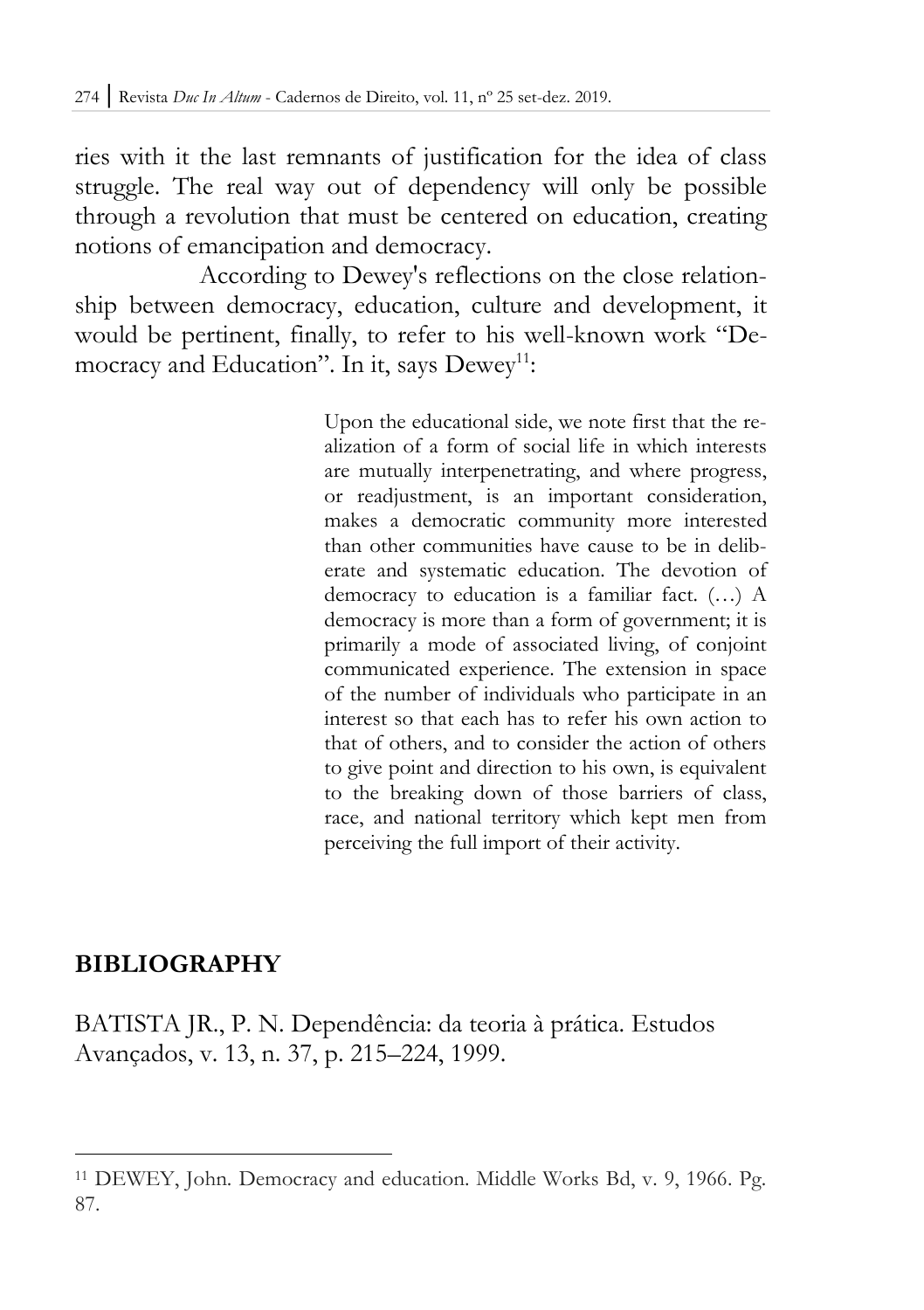BRESSER-PEREIRA, L. C. Do ISEB e da CEPAL à Teoria da Dependência. Intelectuais e Política no Brasil, p. 201–232, 2005.

BRESSER-PEREIRA, L. C. As três interpretações da dependência. Perspectivas, v. 38, p. 17–48, 2010.

CORAZZA, G. O "regionalismo aberto" da CEPAL e a inserção da América Latina na globalização. Ensaios FEE, v. 27, n. 1, p. 135–15, 2006.

CRUZ, S. C. V. E. Idéias do poder: dependência e globalização em F. H. Cardoso. Estudos Avançados, v. 13, n. 37, p. 225–247, 1999.

DOS SANTOS, T. O Desenvolvimento Latino-americano: Passado, Presente e Futuro Uma homenagem a André Gunder Frank. The Underdevelopmente of Development - Essays for André Gunder Frank. Chicago: SAGE Publications, 1981. v. 3. p. 1– 26.

FERNANDO HENRIQUE CARDOSO. Consumption Theory in the of Dependency United States. Latin American Research Review, v. 12, n. 3, p. 7–24, 1977.

FRANK, A. G. A theoretical introduction to 5000 years of world system history. Review (Binghamton, NY), v. 13, n. 2, p. 155–248, 1990.

FRANK, A. G. O desenvolvimento do subdesenvolvimento. Sinal, 1968.

FREGA, Roberto. Um conto sobre duas filosofias sociais. *in*  ARAÚJO, Clarice von Oertzen.

SPÍNDOLA, Pedro. (orgs.) Reflexões sobre o Pragmatismo Filosófico e Jurídico. Escritos do Professor George Browne. Curitiba: CRV, 2019.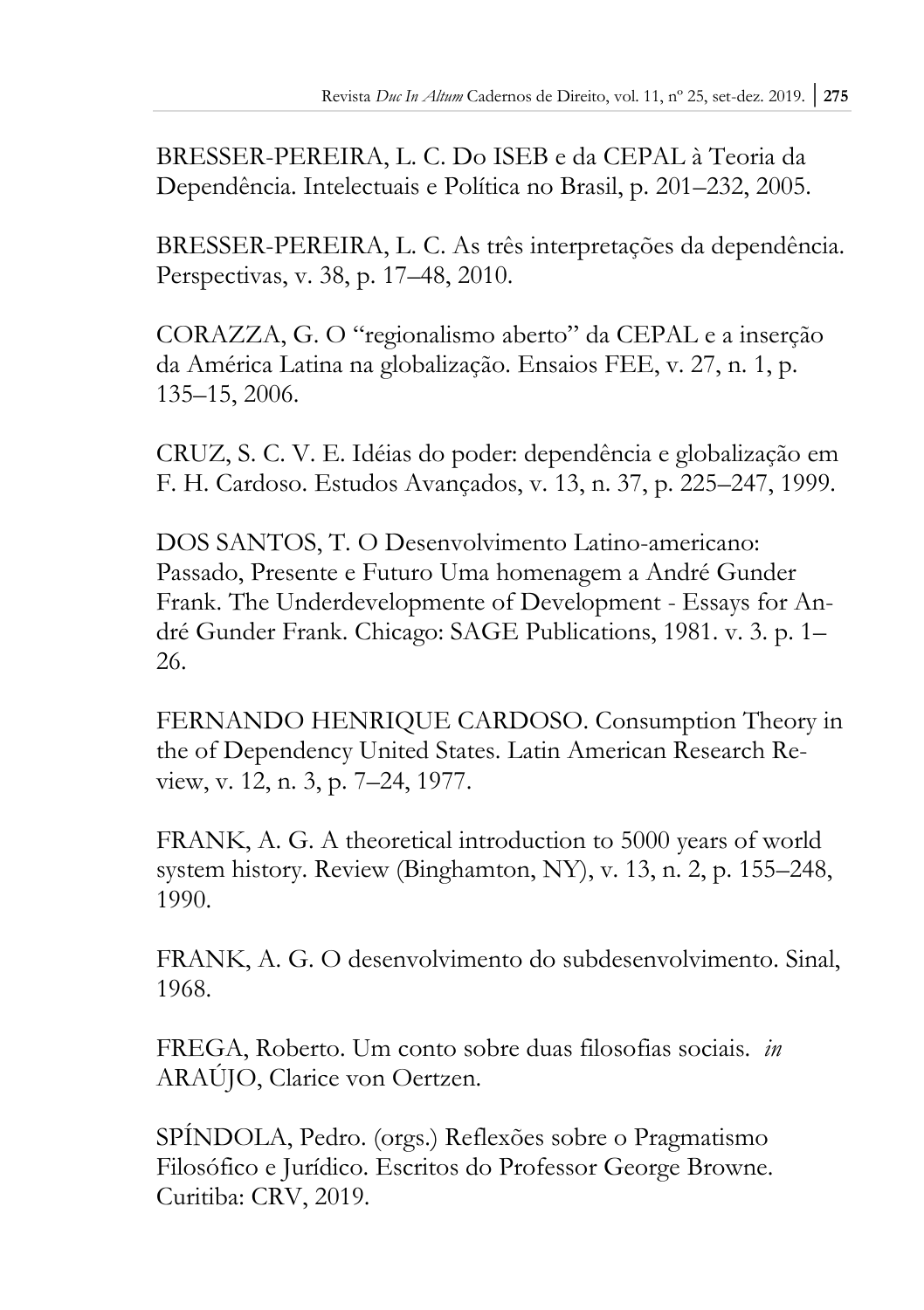GARCIA, A. A dependência da política: Fernando Henrique Cardoso e a sociologia no Brasil. Tempo Social, p. 285–300, 2004.

KAY, C. André Gunder Frank (1929-2005): pionero de la teoría de la dependencia y de la mundialización. Revista mexicana de sociología, v. 68, n. 1, p. 181–190, 2006.

KOLING, P. J. Teorias da dependência: abordagens sobre o desenvolvimento Latino-Americano. Diálogos, v. 11, n. 1e2, 2007.

MACHADO, L. T. A teoria da dependência na América Latina. Estudos Avançados, v. 13, n. 35, p. 199–215, 1999.

MANTEGA, G. Teoria da dependência revisitada: um balanço crítico. Fgv, v. 27, p. 1–84, 1997.

MARTINS, J. DE S. Sociologia e Militância - Entrevista com José de Souza Martins. Estudos Avançados, 1997.

MILANI, A. M. R. A dependência revisitada: a inserção internacional comparada entre América Latina e China na década de 2000-2010. Cadernos do Desenvolvimento, v. 12, n. 21, p. 11– 42, 2017.

OCAMPO, J. F. On What's New and What's Old in the Theory of Imperialism. Latin American Perspectives, v. 2, n. 1, p. 59–66, 1975.

OLIVEIRA, M. DE. O ISEB e a construção de Brasília: correspondências míticas. Sociedade e Estado, v. 21, n. 2, p. 487– 512, 2006.

WANDERLEY, S. ISEB, uma escola de governo: Desenvolvimentismo e a formação de técnicos e dirigentes. Revista de Administração Publica, v. 50, n. 6, p. 913–936, 2016.